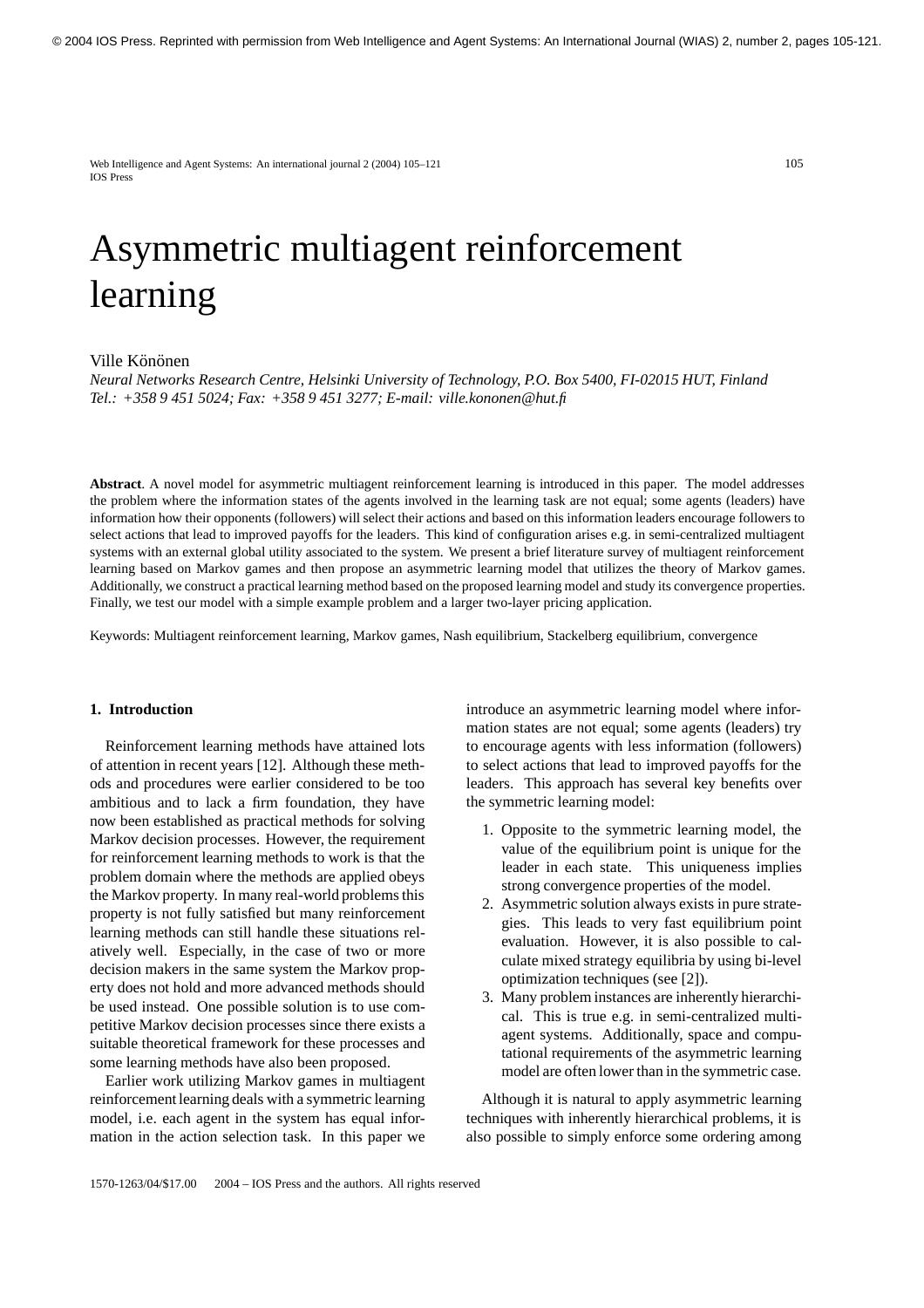learners and use the asymmetric learning model in the place of the symmetric learning model in nonhierarchical problems. In many cases, e.g. in coordination problems and team games, this approach can still lead to very good results.

Multiagent reinforcement learning methods have been discussed earlier by many authors. Existing methods can be roughly divided into three distinct groups: 1) methods utilizing direct gradients of agents' value functions, 2) methods that estimate the value functions and then use this estimate to compute an equilibrium of the process and 3) methods that use direct policy gradients.

Early methods for multiagent reinforcement learning include e.g. [6] and [24]. The method presented in [6] uses a simplified version of Q-learning to estimate agents' value functions. This method can fail to converge in some difficult coordination problems and some improvements aiming to overcome these problems were published in [14] and [13]. Moreover, a set of performance comparisons between single-agent reinforcement learning and multiagent reinforcement learning were performed in [6]. In [24], a simple gradient-based method is used to optimize agents' value functions directly so that it is always a best response to opponents' changing strategies. In all of these papers, the methods are tested with repeated games and deterministic reward values. In [15], Kapetanakis et al. propose the technique that converge almost always in fully stochastic environments, i.e. when rewards are stochastic.

A more recent study falling into the third category is [5], in which uses a policy gradient method originally proposed by Sutton, McAllester, Singh and Mansour in [26], in multiagent context. The policy gradient method tries to find the optimal policy from a restricted class of parametrized policies. However, this method leans on the Markov property of the environment and is not thus directly suitable for multiagent domains. Bowling and Veloso solve this problem by using the WoLF principle [4] to adjust the learning rate so that the convergenceis guaranteed (albeit only with very simple problems). Another study on policy gradients is [22], in which the VAPS framework originally proposed by Baird and Moore in [1] for single-agent domains is expanded for cooperative games.

The first learning method for multistate Markov games was proposed by Littman in [19]. He introduced a Q-learning method for Markov games with two players and a zero-sum payoff structure. This method is guaranteed to converge from arbitrary initial values to

the optimal value functions. However, the zero-sum payoff structure can be a very restrictive requirement in some systems and thus Hu and Wellman extended this algorithm to general-sum Markov games in [11]. Unfortunately, their method is guaranteed to converge only under very restrictive conditions. Littman proposed a new method in [20], which relaxes these limitations by adding some additional (a priori) information about the roles of the agents in the system. Wang and Sandholm proposed a method that is guaranteed to converge with any team Markov game to the optimal Nash equilibrium in [30]. Conitzer and Sandholm presented an algorithm that converges to a Nash equilibrium in self-play and learn to play optimally against stationary opponents in [7].

It still remains as an open question if there exist computationally efficient methods for computing Nash equilibria of finite games. To overcome this problem, Greenwald and Hall proposed a multiagent reinforcement learning method that uses the correlated equilibrium concept in place of the Nash equilibrium in [10]. Correlated equilibrium points can be calculated using linear programming and thus the method remains tractable also with larger problem instances. Some complexity results about Nash equilibria can be found in [8].

A totally different approach to multiagent reinforcement learning is the COllective INtelligence (COIN) architecture proposed by Wolpert and Tumer [34]. The COIN architecture can been seen rather as a framework for adjusting single-agent reinforcement learning algorithms for multiagent domains than a standalone method for multiagent reinforcement learning. The main idea of COIN is to define reward signals for each agent according to some global fitness measure. Due to the overall structure of the COIN, the method is very scalable and remains robust as the problem size scales up. The COIN framework is also used in many largescale realworld applications, see e.g. [35] and [33].

Our previous contributions in the field of multiagent reinforcement learning include an asymmetric multiagent reinforcement learning model [16]. The publication serves as a stepping stone for this more advanced work. Additionally, we have proposed numerical methods for multiagent reinforcement learning in [17] and [18].

We begin the paper by introducing the background and basic solution concepts of game theory. Then we briefly go through the theory behind Markov decision processes and introduce some learning methods applied to multiagent reinforcement learning problem. Finally,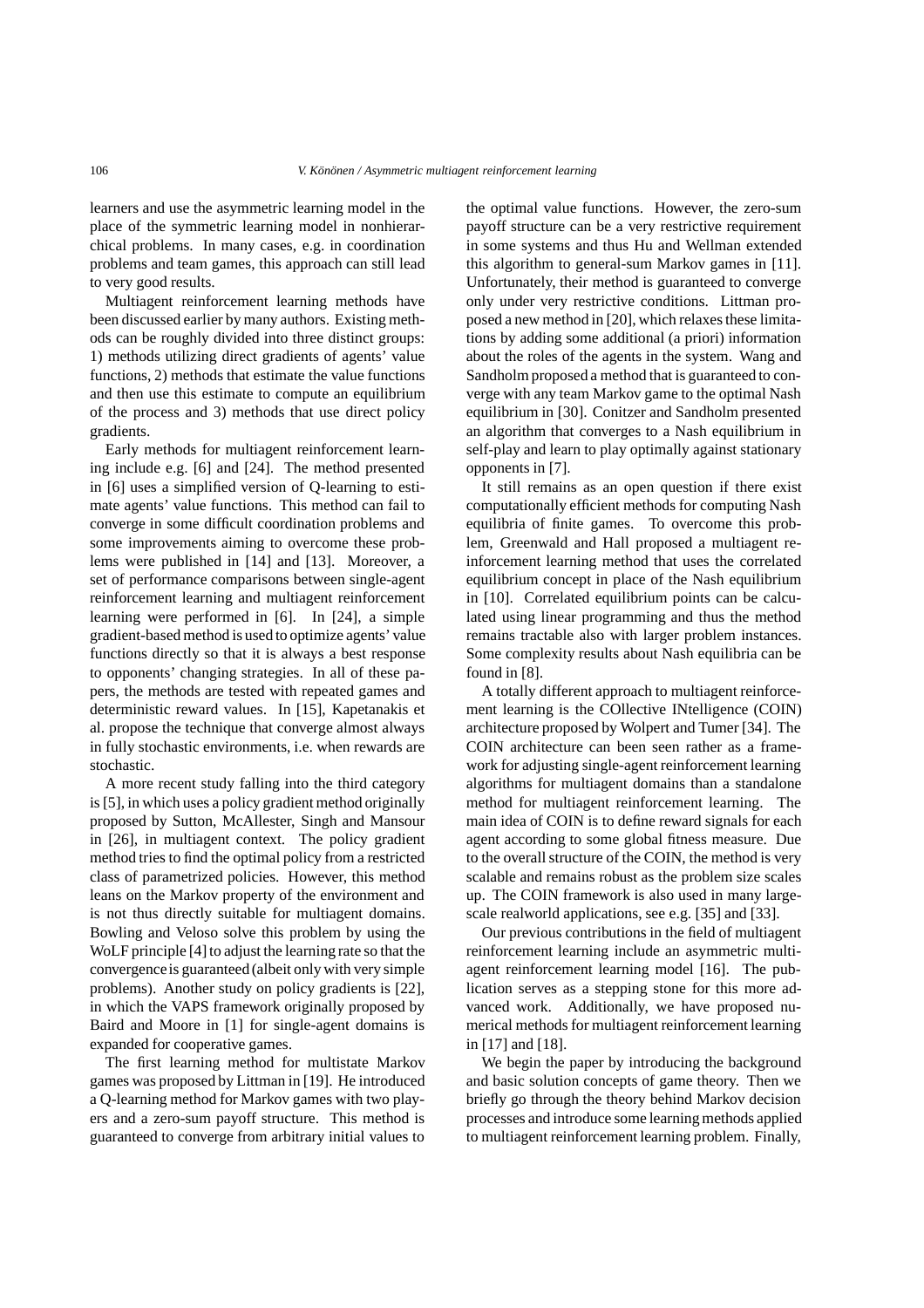we propose our asymmetric learning model for multiagent reinforcement learning, study its convergence properties and test it with example problems that have reasonable large state-action spaces.

# **2. Game theory**

This section is mainly concerned with the basic problem settings and definitions of game theory. We start with some preliminary information about mathematical games and then proceed to their solution concepts which are essential for the rest of the paper.

#### *2.1. Basic concepts*

Mathematical games can be represented in different forms. The most important forms are the *extensive* form and the *strategic* form. Although the extensive form is the most richly structured way to describe game situations, the strategic form is conceptually simpler and it can be derived from the extensive form. In this paper, we use games in strategic form for making decisions at each time step.

Examples of both extensive form and strategic form games can be seen in Figs 1 and 2. Games in strategic form are usually referred to as *matrix games* and particularly in the case of two players, if the payoff matrices for both players are separated, as *bimatrix games*. In general, an N-person matrix game is defined as follows:

**Definition 1.** A *matrix game* is a tuple  $\Gamma$  =  $(A^1, \ldots, A^N, r^1, \ldots, r^N)$ , where N is the number of players,  $A^i$  is the strategy space for the player i and  $x^i \cdot A^1 \times A^2 \times \cdots \times A^N \to \mathbf{B}$  is the payoff function  $r^i : A^1 \times A^2 \times \ldots \times A^N \to \mathbb{R}$  is the payoff function<br>for the player *i* for the player  $i$ .

An example of a game in extensive form. Nodes 1.1 and 2.2 are decision nodes of the player 1 and 2, respectively. Each arch connected to a decision node (marked with  $a$ ) is denoting the decision of the corresponding player. Dashed boxes are information states for the corresponding player, e.g. player 2 does not observe the actual strategy choice of the player 1. The *i*th number in a leaf node is the resulting payoff for the player  $i$ .

An example of a game in strategic form. The rows in the matrix represent strategies for the player 1 and columns for the player 2. In each entry of the matrix, the *i*th number is the payoff for the player  $i$ .



4,4

2.2 are decision nodes of the player 1 and 2, respectively. Each arch connected to a decision node (marked with  $a$ ) is denoting the decision of the corresponding player. Dashed boxes are information states for the corresponding player, e.g. player 2 does not observe the actual strategy choice of the player 1. The ith number in a leaf node is the resulting payoff for the player i.



Fig. 2. An example of a game in strategic form. The rows in the matrix represent strategies for the player 1 and columns for the player 2. In each entry of the matrix, the ith number is the payoff for the player i.

In a matrix game, each player  $i$  simultaneously chooses a strategy  $a^i \in A^i$ . In addition to pure strate-<br>gies  $A^i$  we allow the possibility that the player uses gies  $A^i$ , we allow the possibility that the player uses<br>a random (mixed) strategy. If we denote the space a random (mixed) strategy. If we denote the space of probability distributions over a set A by  $\Delta(A)$ , a randomization by a player over his pure strategies is denoted by  $\sigma^i \in \Sigma^i \equiv \Delta(A^i)$ .

#### *2.2. Equilibrium concepts*

In decision problems with only one decision maker, it is adequate to maximize the expected utility of the decision maker. However, in games there are many players and we need to define more elaborated solution concepts. Next we will shortly present two relevant solution concepts of matrix games.

**Definition 2.** If  $N$  is the number of players, the strategies  $\sigma^1_*, \ldots, \sigma^N_*$  constitute a *Nash equilibrium* solution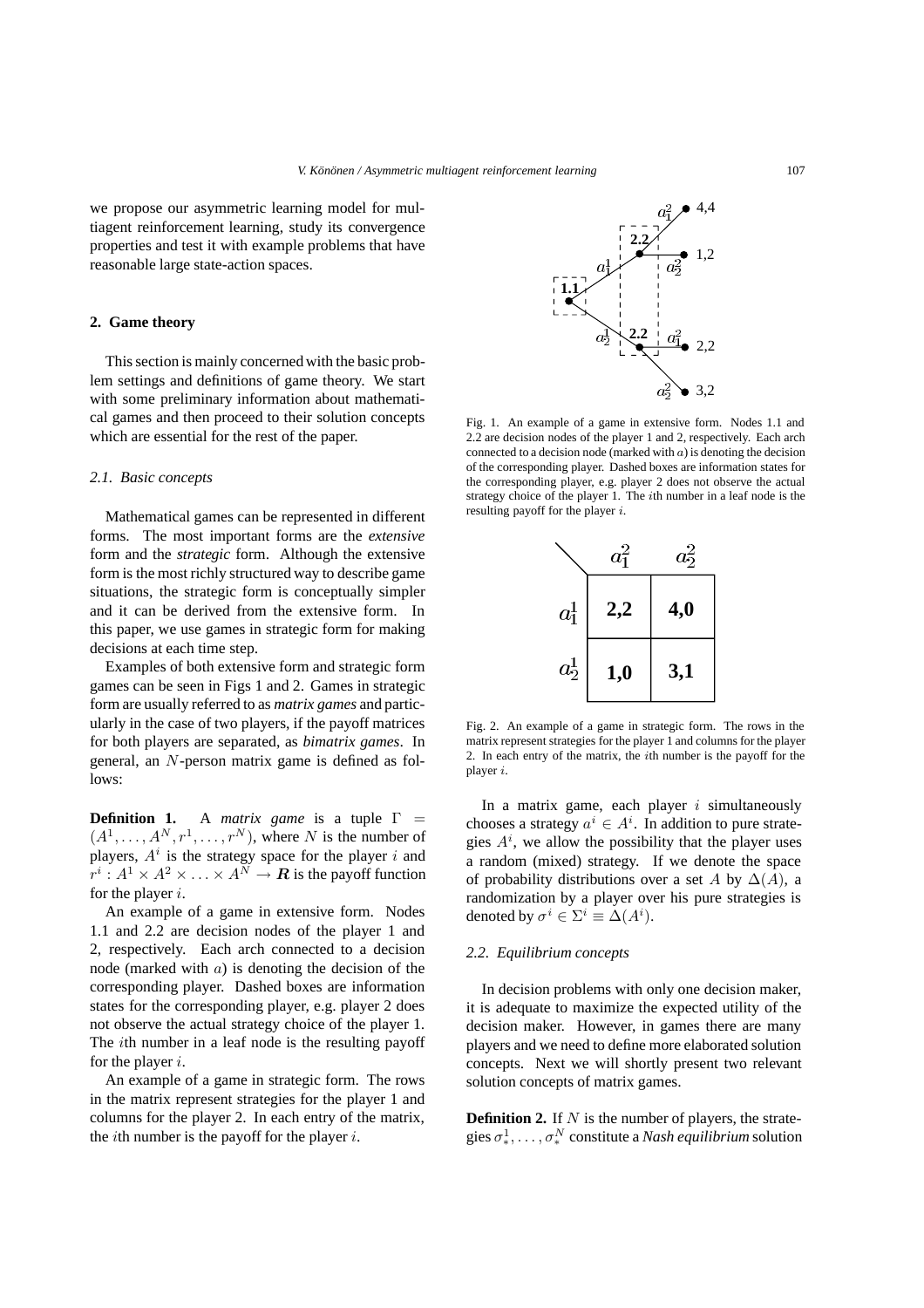of the game if the following inequality holds for all  $\sigma^i \in \Sigma^i$  and for all *i*:

$$
r^{i}(\sigma_*^1, \ldots, \sigma_*^{i-1}, \sigma^i, \sigma_*^{i+1}, \ldots, \sigma_*^N)
$$
  

$$
\leq r^{i}(\sigma_*^1, \ldots, \sigma_*^N)
$$

The idea of the Nash equilibrium solution is that the strategy choice of each player is a best response to his opponents' play and therefore there is no need for deviation from this equilibrium point for any player alone. Thus, the concept of Nash equilibrium solution provides a reasonable solution concept for a matrix game when the roles of the players are symmetric. However, there are decision problems in which one of the players has the ability to enforce his strategy to other players. For solving these kind of optimization problems we have to use a hierarchical equilibrium solution concept, i.e. two-player *Stackelberg equilibrium* concept, where one player is acting as the leader (player 1) and the other as the follower (player 2). The leader enforces his strategy to the opponent and the follower is reacting rationally to this enforcement.

The basic idea is that the leader selects his strategy so that he enforces the opponent to select the response that leads to the optimal response for the leader. Algorithmically, in the case of finite bimatrix games where the player 1 is the leader and the player 2 is the follower, obtaining a Stackelberg solution  $(a_S^1, a_S^2(a^1))$  can be<br>seen as the following two-step algorithm: obtaining a stackenderg solution  $(a<sub>S</sub>, a<sub>S</sub>)$ <br>seen as the following two-step algorithm:

1. 
$$
a_S^2(a^1) = \arg \max_{a^2 \in A^2} r^2(a^1, a^2)
$$
  
2.  $a_S^1 = \arg \max_{a^1 \in A^1} r^1(a^1, a_S^2(a^1))$ 

In step 1, the follower's strategy is expressed as a function of the leader's strategy. In step 2, the leader maximizes his own utility by selecting the optimal strategy pair. The only requirement is that the follower's response is unique; if this is not the case, some additional restrictions must be set.

As an example of the Stackelberg equilibrium solution concept, let us consider the game in Fig. 3. If we now stipulate that the player 1 is the leader and the player 2 is the follower, the player 1 can enforce his strategy to the player 2. Thus, before the player 1 enforces his strategy to the player 2, he has to consider the possible responses of the player 2 and then enforce the strategy which is the most favorable to him. In this example game, if the player 1 chooses the strategy  $a_1^1$ ,<br>then the best response of the player 2 is  $a_1^2$ . If the player then the best response of the player 2 is  $a_1^2$ . If the player<br>1 chooses  $a_1^1$  then the follower's response is  $a_1^2$  and if 1 chooses  $a_2^1$ , then the follower's response is  $a_2^2$  and if<br>the player 1 chooses  $a_2^1$ , the player 2 responses using the player 1 chooses  $a_3^1$ , the player 2 responses using<br>strategy  $a_3^2$ . Clearly, the player 1 maximizes bis own strategy  $a_3^2$ . Clearly, the player 1 maximizes his own

|         | $a_1^2$ | $a_2^2$ | $a_3^2$                    |
|---------|---------|---------|----------------------------|
| $a_1^1$ | 0,1     | $-2,-1$ | $\frac{3}{2}, \frac{2}{3}$ |
| $a_2^1$ | $1,-2$  | -1,0    | $-3,-1$                    |
| $a_3^1$ | $1{,}0$ | -2,-1   | $2,\frac{1}{2}$            |

Fig. 3. An example matrix game. Its unique Nash equilibrium in pure strategies is  $(a_2^1, a_2^2)$ . If the player 1 is the leader, the Stackelberg equilibrium solution is  $(a_1^1, a_1^2)$ . Correspondingly, if the player 2 is the leader,  $(a_1^1, a_3^2)$  is the Stackelberg equilibrium solution [3].

utility by choosing strategy  $a_1^1$  and thus the Stackelberg<br>equilibrium solution is  $(a_1^1, a_2^2)$ equilibrium solution is  $(a_1^1, a_1^2)$ .<br>An example matrix game. Its

umorium solution is  $(a_1, a_1)$ .<br>An example matrix game. Its unique Nash equilibrium in pure strategies is  $(a_2^1, a_2^2)$ . If the player 1 is the leader the Stackelberg equilibrium solution is  $(a_1^1, a_2^2)$ . From in pure strategies is  $(a_2, a_2)$ . It the player 1 is the leader, the Stackelberg equilibrium solution is  $(a_1^1, a_1^2)$ .<br>Correspondingly, if the player 2 is the leader,  $(a_1^1, a_1^2)$ . Exercise the Stacketberg equilibrium solution is  $(a_1, a_1)$ .<br>Correspondingly, if the player 2 is the leader,  $(a_1^1, a_3^2)$ <br>is the Stackelberg equilibrium solution [3] is the Stackelberg equilibrium solution [3].

## **3. Single-agent reinforcement learning**

In this section, we briefly introduce the mathematical theory of noncompetitive Markov decision processes. In addition, practical solution methods for these processes are discussed at the end of this section.

#### *3.1. Markov decision process*

A fundamental concept in a *Markov Decision Process* is an *agent* that interacts with the environment in the manner illustrated in Fig. 4. The environment evolves (changes its state) probabilistically and for each state there is a set of possible actions that the agent may take. Every time the agent takes an action, a certain cost is incurred.

Formally, we define the Markov decision process as follows:

**Definition 3.** A *Markov Decision Process* (MDP) is a tuple  $(S, A, p, r)$ , where S is the set of all states, A is the set of all actions,  $p : S \times A \rightarrow \Delta(S)$  is the state transition function and  $r : S \times A \rightarrow \mathbb{R}$  is the reward function.  $\Delta(S)$  is the set of probability distributions over the set S.

Additionally, we need a *policy*, i.e. a rule stating what to do, given the knowledge of the current state of the environment. The policy is defined as a function from states to actions: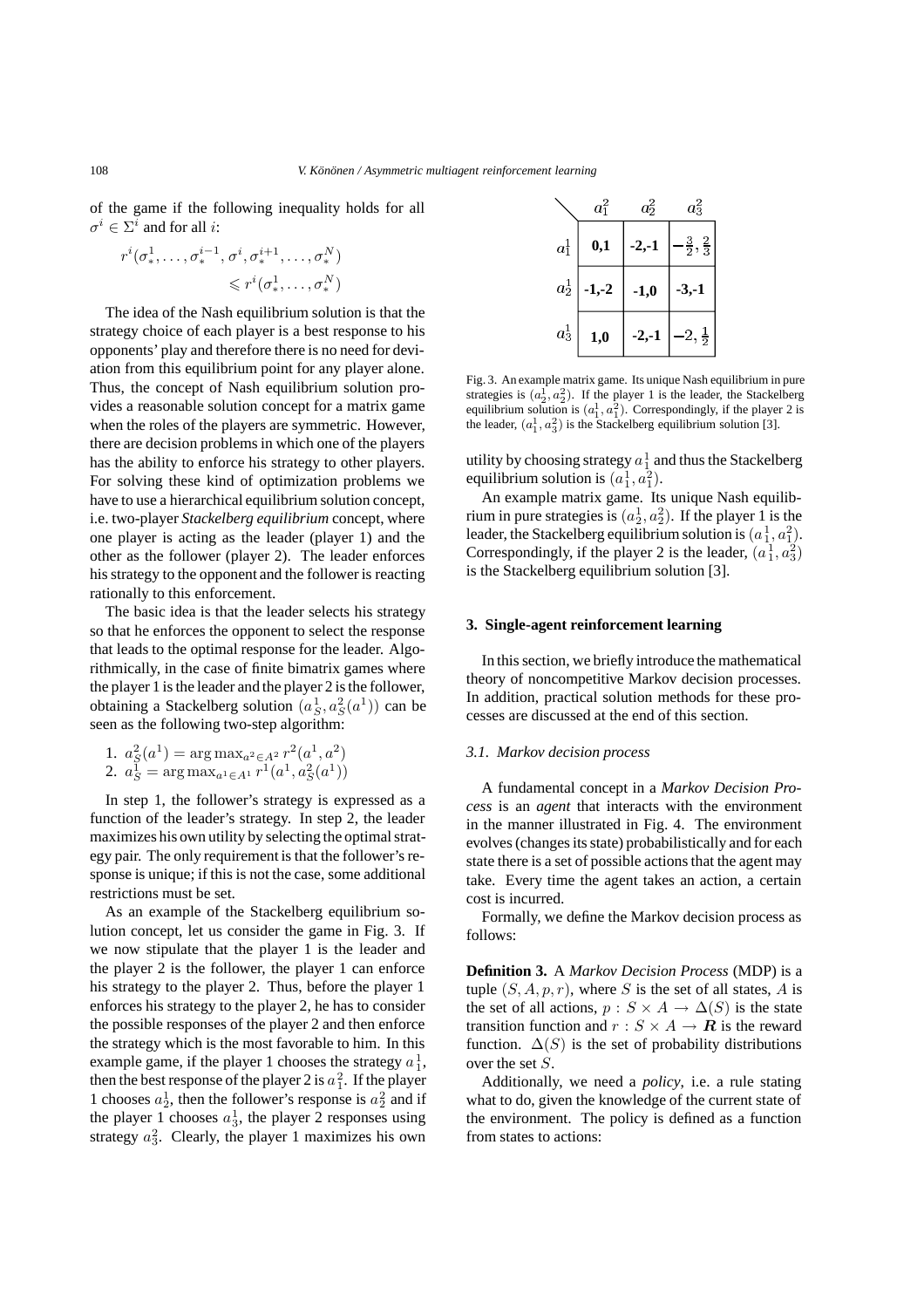

Fig. 4. An overview of the learning system.

$$
\pi: S_t \to A_t,\tag{1}
$$

where  $t$  refers to the discrete time step. The policy is *stationary* if there are no time dependents, i.e.

$$
\pi: S \to A. \tag{2}
$$

In this paper, we are only interested about stationary policies. The goal of the agent is to find the policy  $\pi_*$ that maximizes his expected discounted utility:

$$
V_{\pi}(s) = E_{\pi}[R|s_0 = s]
$$
  

$$
= E_{\pi} \left[ \sum_{t=0}^{\infty} \gamma^t r_{t+1} | s_0 = s \right],
$$
  
(3)

where  $r_t$  is an immediate reward at time step t and  $\gamma$  is a discount factor. Moreover, the value for each state-action pair is:

$$
Q_{\pi}(s, a) = E_{\pi}[R|s_0 = s, a_0 = a]
$$
  
=  $r(s, a) + \gamma \sum_{s'} p(s'|s, a) V_{\pi}(s').$  (4)

Finding the optimal policy  $\pi_*$  can be seen as an optimization problem, which can be solved e.g. using dynamic programming algorithms.

#### *3.2. Solving MDPs*

Using dynamic programming requires solving the following equation for all states  $s \in S$ :

$$
V_{\pi_*}(s) = \max_{a \in A(s)} Q_{\pi_*}(s, a).
$$
 (5)

These equations,*Bellman optimality equations*,form a basis for reinforcement learning algorithms. There are two basic methods for calculating the optimal policy, *policy iteration* and *value iteration*. In the policy iteration algorithm, the current policy is evaluated and then improved using greedy optimization based on the evaluation step. The value iteration algorithm is based on successive approximations of the value function and

there is no need for repeated computation of the exact value function.

In both algorithms, the exact model of the environment should be known a priori. In many situations, however, we do not have the model available. Fortunately, it is possible to approximate the model from individual samples on-line. These methods are called temporal difference methods and can be divided to offpolicy and on-policy methods based on whether they are using the same policy they are optimizing for learning or not. An example of on-policy methods is SARSA which has the update rule [23]:

$$
Q_{t+1}(s_t, a_t) = (1 - \alpha_t) Q_t(s_t, a_t)
$$
  
+  $\alpha_t [r_{t+1} + \gamma Q_t(s_{t+1}, a_{t+1})],$  (6)

where the action selection in the state  $s_{t+1}$  occurs according to the current policy. An example of off-policy methods is Q-learning. Its update rule is [32]:

$$
Q_{t+1}(s_t, a_t) = (1 - \alpha_t) Q_t(s_t, a_t)
$$
  
+  $\alpha_t [r_{t+1} + \gamma \max_{b \in A} Q_t(s_{t+1}, b)].$  (7)

When an off-policy method like Q-learning is used, some other policy than the one being optimized can be used for exploring the state space. Therefore off-policy methods are more widely used in real applications.

# **4. Multiagent reinforcement learning**

Until now, we have only discussed the case where there is only one agent in the environment. In this section we extend the theory of MDPs to the case of multiple decision makers in the same environment. At the end of the section, a number of solving and learning methods for this extended model are briefly discussed.

# *4.1. Markov games*

With multiple agents in the environment, the fundamental problem of single-agent MDPs is that the approach treats the other agents as a part of the environment and thus ignores the fact that the decisions of the other agents may influence the state of the environment.

One possible solution is to use competitive multiagent Markov decision processes, i.e. *Markov games*. In a Markov game, the process changes its state according to the action choices of all the agents and can thus be seen as a multicontroller Markov decision process. Formally, we define a Markov game as follows: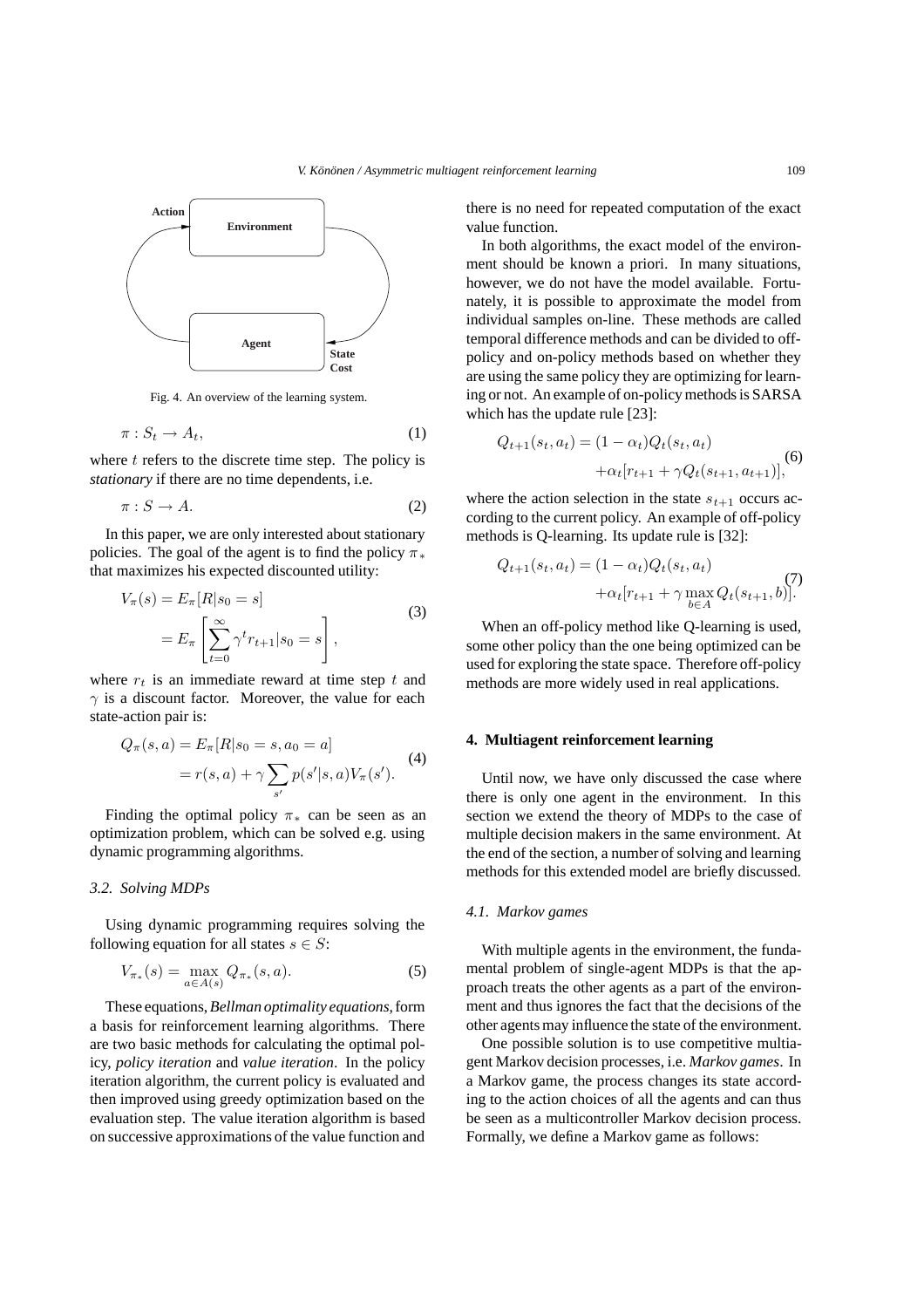**Definition 4.** A *Markov game* (*stochastic game*) is defined as a tuple  $(S, A^1, \ldots, A^N, p, r^1, \ldots, r^N)$ , where  $N$  is the number of agents,  $S$  is the set of all states,  $A^i$  is the set of all actions for each agent  $i \in \{1, N\},\$  $p: S \times A^1 \times \ldots \times A^N \to \Delta(S)$  is the state transition function,  $r^i$  :  $S \times A^1 \times \ldots \times A^N \to \mathbb{R}$  is the reward function for the agent i.  $\Delta(S)$  is the set of probability distributions over the set S.

Again, as in the case of single-agent MDP, we need a policy  $\pi^{i}$  for each agent i (the policies are assumed to be stationary):

$$
\pi^i : S \to A^i, \forall i \in \{1, N\}.
$$
 (8)

The expected discounted utility of agent  $i$  is the following:

$$
V_{\pi^1,\dots,\pi^N}^i(s) = E_{\pi^1,\dots,\pi^N} [R^i|s_0 = s]
$$
  
= 
$$
E_{\pi^1,\dots,\pi^N} \left[ \sum_{t=0}^{\infty} \gamma^t r_{t+1}^i | s_0 = s \right],
$$

where  $r_t^i$  is the immediate reward at time step t for<br>agent i and  $\gamma$  is a discount factor. Moreover the value agent i and  $\gamma$  is a discount factor. Moreover, the value for each state-action pair is

$$
Q_{\pi^1,\dots,\pi^N}^i(s, a^1, \dots, a^N)
$$
  
=  $E_{\pi^1,\dots,\pi^N}[R^i|s_0 = s, a_0^1 = a^1, \dots, a_0^N = a^N]$   
=  $r^i(s, a^1, \dots, a^N)$   
+ $\gamma \sum_{s'} p(s'|s, a^1, \dots, a^N) V_{\pi^1,\dots,\pi^N}^i(s').$  (10)

Contrast to the single-agent MDP, finding the optimal policy  $\pi^i_*$  for each agent *i* can be seen as a game<br>theoretical problem where the strategies the players can theoretical problem where the strategies the players can choose are the policies defined in Eq. (8).

# *4.2. Solving markov games*

In the case of multiagent reinforcement learning, it is not enough to maximize the expected utilities of individual agents. Instead, our goal is to find an equilibrium policy of the Markov game, e.g. a Nash equilibrium policy. The Nash equilibrium policy is defined as follows:

**Definition 5.** If N is the number of agents and  $\Pi^i$  is the policy space for the agent *i*, the policies  $\pi^1, \ldots, \pi^N$ <br>constitute a Nash equilibrium solution of the game if  $\frac{1}{2}$  constitute a Nash equilibrium solution of the game if the following inequality holds for all  $\pi^{i} \in \Pi^{i}$  and for all  $i$  in each state:

$$
V_{\pi^1_*,\dots,\pi^i,\dots,\pi^N_*}^i(s) \leq V_{\pi^1_*,\dots,\pi^N_*}^i(s)
$$

It is noteworthy that Definition 5 coincides with Definition 2 when individual strategies are replaced with policies. The Stackelberg equilibrium concept can be extended for policies in similar fashion. We refer to methods build on Markov games with the Nash equilibrium concept as symmetric methods and to methods that utilize the Stackelberg equilibrium concept as asymmetric methods.

If the exact model, i.e. rewards and state transition probabilities, is known a priori, it is possible to solve the game using standard mathematical optimization methods. However, only a few special cases of Markov games can be solved with linear programming and, in general, more complex methods are needed.

#### *4.3. Symmetric learning in markov games*

A Markov game can be seen as a set of matrix games associated with each state  $s \in S$ . In these matrix games, payoffs for each player  $i$  are equal to function  $Q_{\pi^1,\dots,\pi^N}^i$ . The learning methods utilize the fact that if the optimal value functions  $V^i$  are known, it is possible to obtain a solution of a Markov game by solving the matrix games associated to each state s. Of course, the value functions are not normally known and they must be estimated during the learning process.

As in the case of single agent reinforcement learning, Q-values defined in Eq. (10) can be learned from observations on-line using some iterative algorithm. For example, in the two-agent case, if we use Q-learning, the update rule for the agent 1 is [11]:

$$
Q_{t+1}^1(s_t, a_t^1, a_t^2) = (1 - \alpha_t) Q_t^1(s_t, a_t^1, a_t^2)
$$

$$
+ \alpha_t [r_{t+1}^1 + \gamma \text{Nash}\{Q_t^1(s_{t+1})\}], \qquad (11)
$$

where  $\text{Nash}\{Q_t^1(s_{t+1})\}$  is a Nash equilibrium outcome<br>of the bimatrix game defined by the payoff function of the bimatrix game defined by the payoff function  $Q_t(s_{t+1})$ <br>2 is [11]:  $Q_t^1(s_{t+1})$ . The corresponding update rule for the agent

$$
Q_{t+1}^2(s_t, a_t^1, a_t^2) = (1 - \alpha_t) Q_t^2(s_t, a_t^1, a_t^2)
$$

$$
+ \alpha_t [r_{t+1}^2 + \gamma \text{Nash}\{Q_t^2(s_{t+1})\}].
$$
 (12)

Note that it is guaranteed that every finite matrix game possesses at least one Nash equilibrium in mixed strategies. However, there is not necessarily Nash equilibrium point in pure strategies and therefore  $Nash\{\cdot\}$ in Eqs (11) and (12) returns the value of a mixed strategy equilibrium.

The major drawback of the generic Nash-operator is that the operator is not unique. Non-uniqueness induces two major problems: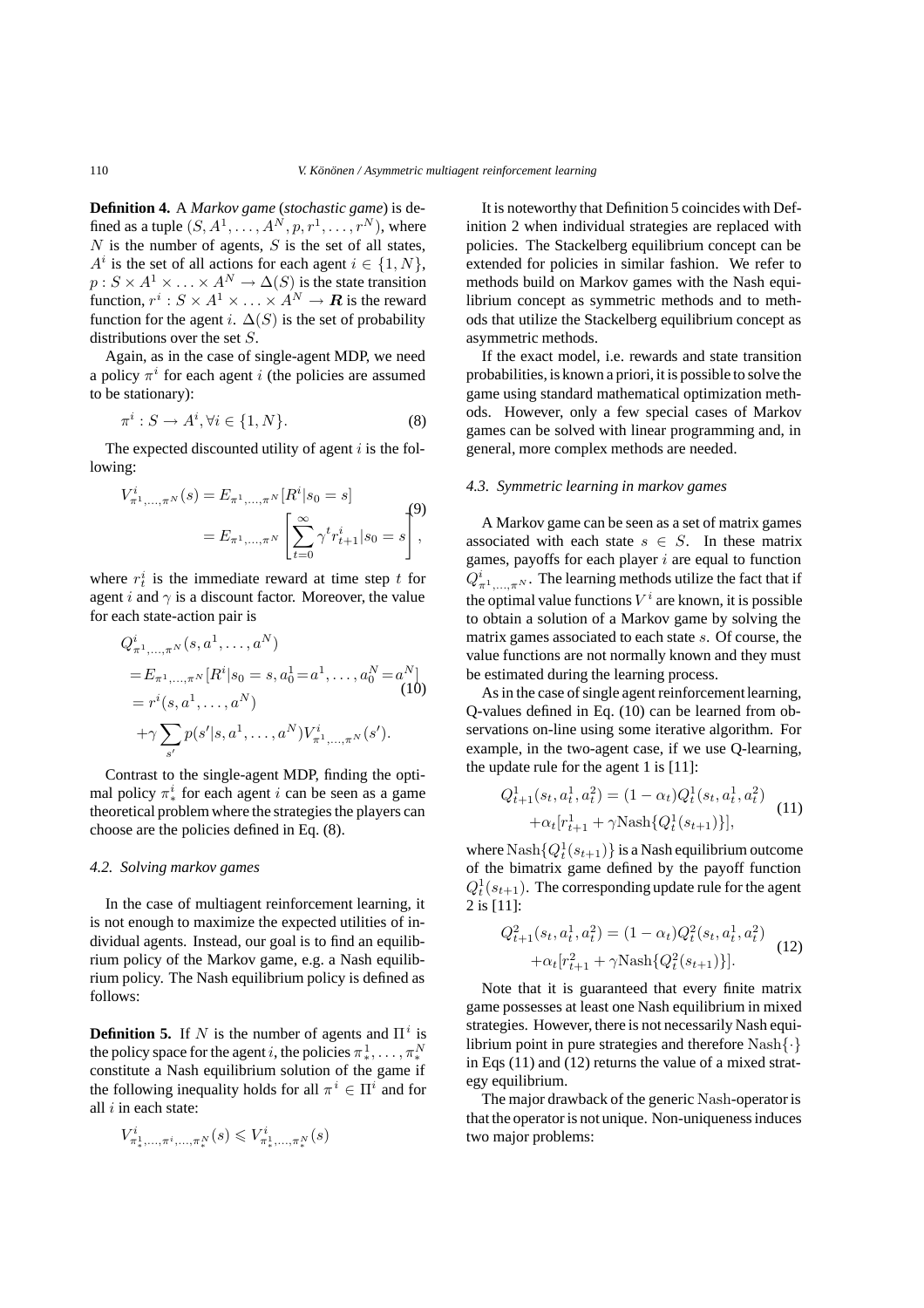- 1. It is not possible to provide general convergence proofs. This is a straight consequence of the nonuniqueness of the Nash operator; there are several Nash solutions and hence the value of the operator is not well-defined.
- 2. All agents should select the same equilibrium solution. This can be very considerable problem, since there can exists a vast number of different equilibria in a Markov game. It is possible to solve this problem, however, by using some refinements of the Nash equilibrium concept (reduce the space of the equilibrium solutions) or, in general, by allowing some messaging between agents. Learning methods that set additional requirements for the equilibria are proposed e.g. in [30], [31] and [29].

If the payoff structures of the matrix games associated with the states are zero-sum, it is possible to solve the games by using the MaxMin operator, which is unique. However, the zero-sum property could be too restrictive for many problem domains.

Moreover, calculating Nash equilibrium solution(s) of the matrix game at each step of the algorithm can be a very complex task. Greenwald and Hall overcome this problem by using correlated equilibrium concept in place of Nash equilibrium [10]. Correlated equilibria of a matrix game can be determined efficiently by using linear programming.

## **5. Asymmetric learning in markov games**

In this section, we introduce a mathematical model for *asymmetric multiagent reinforcement learning*. We start by extending the Stackelberg equilibrium concept for Markov games and then proceed to actual solving and learning methods for these processes. Corresponding definitions and theorems for matrix games can be found in [3]. For brevity, all mathematics in this section is presented in the case of two agents, the agent one acting as the leader and the agent two as the follower. However, the extension to the case of arbitrary number of agents is quite straightforward and various agent hierarchies can be easily constructed.

The asymmetric learning model relaxes the problems of the symmetric model presented in the previous section by allowing communication between agents (leader's enforcements). However, if both agents accept their roles and keep a copy of the opponent's Qfunction, there is no need for "real" communication between agents; both agents are capable of calculating an equilibrium solution alone.

#### *5.1. Mathematical model*

Let us begin with the following definition and assumption that lead to the Stackelberg equilibrium concept for Markov games:

**Definition 6.** Let  $\Pi^1$  and  $\Pi^2$  be (finite) policy spaces for the agents 1 and 2, respectively. Further, let  $R(\pi^1) \in \Pi^2, \forall \pi^1 \in \Pi^1$  be the set of follower's (agent 2) response policies to leader's enforcement policies.

**Assumption 1.** The set of follower's (agent 2) response policies  $R(\pi^1) \in \Pi^2, \forall \pi^1$  is a singleton, i.e. in every state  $s \in S$  the follower's response is unique.

If Assumption 1 does not hold, some extra restrictions should be made. For example, the leader can be risk averse in the sense that he secures his possible losses against the choices of the follower or there can exist a social convention that stipulates the action selection method used by the follower.

Based on Definition 6 and Assumption 1, there is a mapping  $T : \Pi^1 \to \Pi^2$  so that if  $\pi^2 \in R(\pi^1)$  then  $\pi^2 = T \pi^1$ . In other words, the mapping T conducts the follower's best response to the leader's enforcement. Using the mapping  $T$  we can define the leader's Stackelberg policy  $\pi_S^1$  as follows:

**Definition 7.** Let  $\Pi^1$  be the finite policy space for agent 1 (leader). Then a Stackelberg equilibrium policy  $\pi_S^1 \in \Pi^1$  satisfies the following inequality for all  $\pi^1 \in \Pi^1$  in  $\Pi^1$  satisfies the following inequality for all  $\pi^1 \in \Pi^1$  in all  $s \in S$ :

$$
V_{\pi^1, T\pi^1}^1(s) \leqslant V_{\pi_S^1, T\pi_S^1}^1(s)
$$

Clearly, the follower's response is:

$$
\pi_S^2 = T\pi_S^1. \tag{13}
$$

In the asymmetric learning model, the leader enforces his action first. Hence, the follower's policy is depended on this enforcement, i.e.

$$
\pi^2 : S \times A^1 \to A^2. \tag{14}
$$

The following theorem (adaptation for the Stackelberg equilibrium concept from [9]) leads to the actual procedure for determining a Stackelberg equilibrium policy for Markov games:

**Theorem 1.** The following two assertions are equivalent:

1. The pair  $(\pi_S^1, \pi_S^2)$  is a Stackelberg equilibrium<br>point in the discounted Markov game with equi-The pair  $(\pi_{\bar{S}}, \pi_{\bar{S}})$  is a Stackenberg equinorium<br>point in the discounted Markov game with equilibrium payoffs  $(V_{\pi_S^1, \pi_S^2}^1(s), V_{\pi_S^1, \pi_S^2}^2(s)), \forall s \in S$ .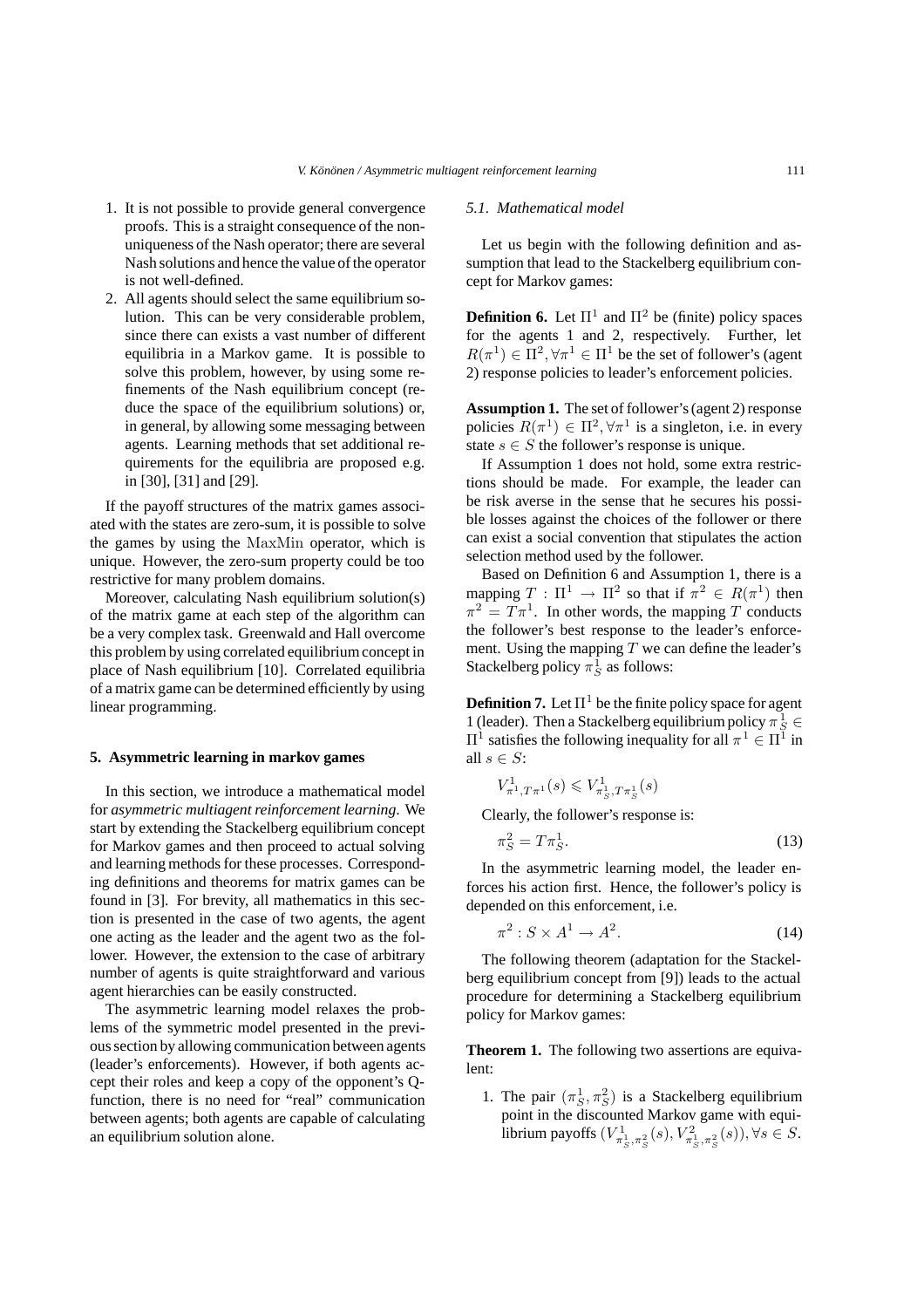2.  $\forall s \in S$ , the pair  $(\pi_S^1(s), \pi_S^2(s, \pi_S^1(s)))$  con- $\forall s \in S$ , the pair  $(\pi_S^1(s), \pi_S^2(s, \pi_S^1(s)))$  constitutes a Stackelberg equilibrium point in the static bimatrix game  $(Q_{\pi_S^1, \pi_S^2}^1(s, a^1, a^2), Q_{\pi_S^1, \pi_S^2}^2(s, a^1, a^2), Q_{\pi_S^1, \pi_S^2}^2(s, a^1, a^2))$ ,  $a^1 \in A^1, a^2 \in A^2$ .

*proof:* For the agent 1 in the arbitrary state  $s \in S$ , the state-action function  $O^1$ , see an be written as follows: state-action function  $Q_{\pi_S^1, \pi_S^2}^1$  can be written as follows:

$$
Q_{\pi_S^1, \pi_S^2}^1(s, a^1, a^2) = r^1(s, a^1, a^2)
$$

$$
+ \gamma \sum_{s'} p(s'|s, a^1, a^2) V_{\pi_S^1, \pi_S^2}^1(s').
$$

Now, if Assertion 2 holds, it follows that

$$
Q_{\pi_S^1, \pi_S^2}^1(s, a^1, \pi_S^2(s, a^1)) \leqslant V_{\pi_S^1, \pi_S^2}^1(s), \forall a^1 \in A^1
$$

with equality for  $\pi_S^1(s)$ . Therefore it also holds that

$$
V_{\pi^1, \pi_S^2}^1(s) \leq V_{\pi_S^1, \pi_S^2}^1(s), \forall \pi^1 \in \Pi^1, \forall s \in S.
$$

Similarly, for the agent 2:

$$
V^2_{\pi_S^1, \pi^2}(s) \leq V^2_{\pi_S^1, \pi_S^2}(s), \forall \pi^2 \in \Pi^2, \forall s \in S.
$$

For the agent 1, if Assertion 1 holds, the policy  $\pi_S^1$ <br>a best response to the policy  $\pi^2$ . Then it follows in is a best response to the policy  $\pi_S^2$ . Then it follows, in<br>the arbitrary state  $s \in S$ , for the MDP associated to the the arbitrary state  $s \in S$ , for the MDP associated to the policy  $\pi_S^2$ :

$$
\pi_S^1(s) = \arg \max_{a^1 \in A^1} [r^1(s, a^1, \pi_S^2(s, a^1)) + \gamma \sum_{s'} p(s'|s, a^1, \pi_S^2(s, a^1)) V_{\pi_S^1, \pi_S^2}^1(s')].
$$

Clearly, this defines a best response to the opponent's action choice  $\pi_S^2(s, a^1)$  in the bimatrix game associated<br>to the state s. The proof for the agent 2 is symmetric to the state s. The proof for the agent 2 is symmetric.

# *5.2. Obtaining asymmetric solution of markov game*

As stated in Theorem 1, a Markov game can be seen as a set of matrix games associated with each state  $s \in S$ . If the value functions of both the leader and the follower are known, we can obtain an asymmetric solution of the Markov game by solving the matrix game associated with each state s using the Stackelberg equilibrium solution concept. The following three stage protocol solves a Stackelberg equilibrium solution in a state  $s \in S$ :

1. Determination of the cooperation strategies  $a^c =$  $(a^{1c}, a^{2c})$  by finding the maximum element of the matrix game  $Q_{\pi_1, \pi_2}^1$  in the state *s*:

$$
\arg\max_{\substack{a^1 \in A^1\\a^2 \in A^2}} Q^1_{\pi^1, \pi^2}(s, a^1, a^2). \tag{15}
$$
\n
$$
a^2 \in A^2
$$

2. Determination of the leader's enforcement (and action,  $a_S^1 = g(s, a^c)$ :

$$
g(s, a^c)
$$
  
= arg min<sub>a<sup>1</sup>∈A<sup>1</sup></sub> ||f(Q<sup>2</sup><sub>π<sup>1</sup>,π<sup>2</sup></sub>(s, a<sup>1</sup>, a<sup>2</sup>)), a<sup>c</sup>||.

3. Determination of the follower's response  $a_5^2$ :

$$
a_S^2 = \arg\max_{a^2 \in A^2} Q_{\pi^1, \pi^2}^2(s, g(s, a^c), a^2).
$$
 (17)

In the protocol,  $\|a, a^c\|, a \in A^2$  is a distance measure, defined in the Q-value space of the leader, measuring the distance between the Q-value corresponding a particular action and the Q-value associated to the cooperation strategies (maximal possible payoff for the leader), i.e.

$$
||x, a^c|| = |Q_{\pi^1, \pi^2}^1(s, a^1, x) - Q_{\pi^1, \pi^2}^1(s, a^{1c}, a^{2c})|.
$$
 (18)

The function  $f$  is used to select actions by the player 2; e.g. in the case of of greedy action selection  $f = \arg \max_{a^2 \in A^2}$ . In practical implementations of the protocol, e.g. when the protocol is applied to action selection during learning, the minimization in step 2 can be replaced with the *softmin* function and the maximization in step 3 with the *softmax* function for ensuring the proper exploration of the state-action space.

# *5.3. Practical off-policy learning algorithm*

Actual learning of the payoffs  $Q_{\pi_S^1, \pi_S^2}^{\perp}$  and  $Q_{\pi_S^1, \pi_S^2}^{\perp}$ *S S* can be done by using any suitable method from the field of reinforcement learning. In this paper we present the equations for asymmetric multiagent Q-learning. If the agent 1 is the leader and the agent 2 is the follower, update rules for the Q-values are as follows:

$$
Q_{t+1}^1(s_t, a_t^1, a_t^2) = (1 - \alpha_t) Q_t^1(s_t, a_t^1, a_t^2)
$$
  
 
$$
+ \alpha_t [r_{t+1}^1 + \gamma \max_{b \in A^1} Q_t^1(s_{t+1}, b, Tb)],
$$
 (19)

$$
Q_{t+1}^2(s_t, a_t^1, a_t^2) = (1 - \alpha_t) Q_t^2(s_t, a_t^1, a_t^2)
$$
  
+
$$
\alpha_t [r_{t+1}^2 + \gamma \max_{b \in A^2} Q_t^2(s_{t+1}, g(s_{t+1}, a_{t+1}^c), b)].
$$

Learning steps for the leader and the follower are shown in Algorithms 1 and 2, respectively. Note that only the leader needs a copy of the opponent agent. These algorithms do not dictate the actual action selection procedure; the only requirement is that every state-action tuple is visited infinitely often when teach-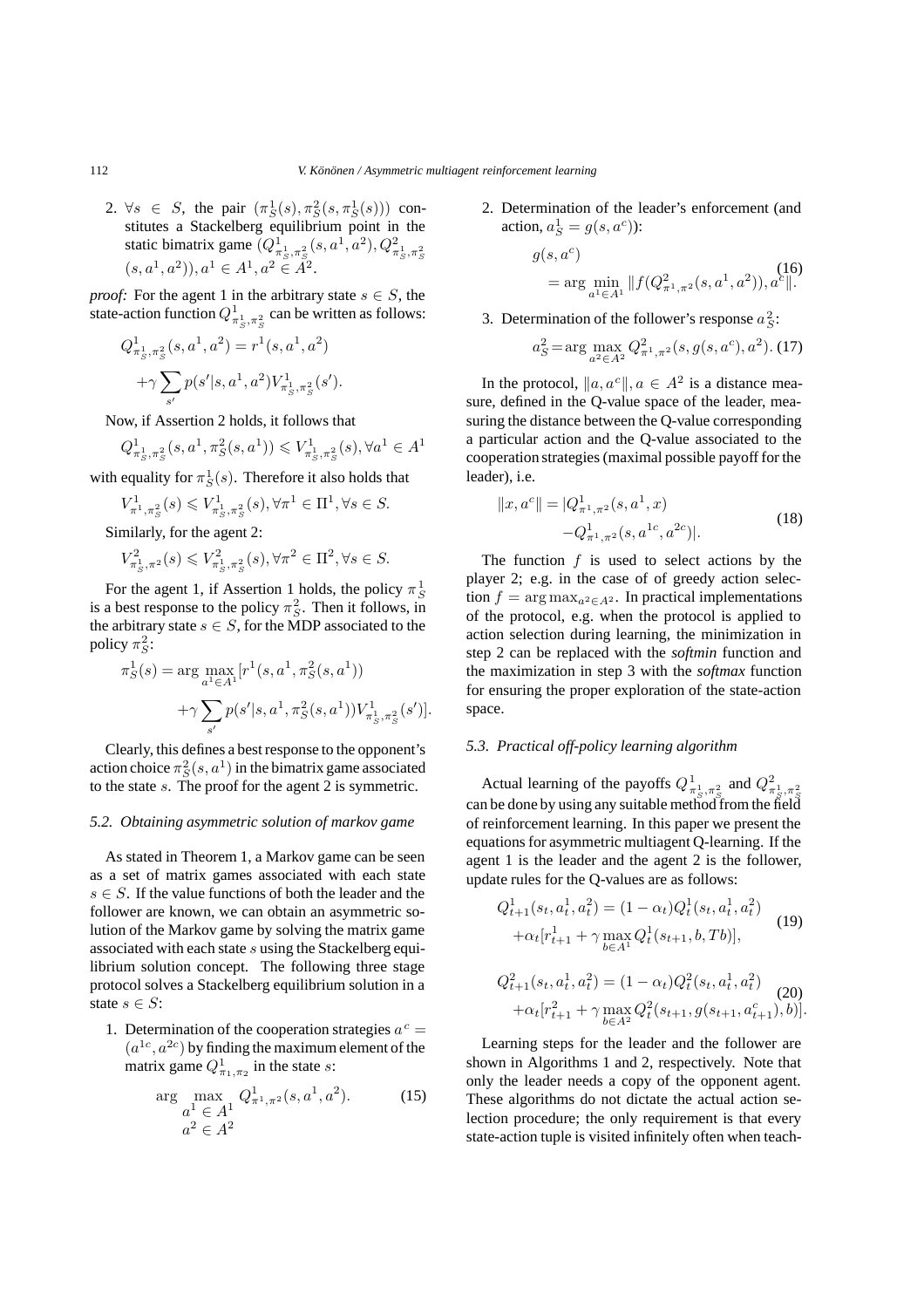ing is continued infinitely long. For example, it is possible to select actions by sampling from the uniform distribution. However, it is more efficient to calculate an asymmetric solution of the matrix game associated with the current state and differ from this solution with some small probability by using e.g. softmax action selection.

#### *5.4. Convergence properties of the off-policy method*

In this section we study the convergence of the above presented learning method. We build our study on two theorems published by Szepesvári and Littman in [27]. For brevity, all mathematics in this section is presented in the case of two agents.

We begin by introducing the following lemma and corollary originally proposed by Szepesvári and Littman in [27]:

**Lemma 1.** [Conditional Averaging Lemma] Let  $0 \le$  $\alpha_t$  and  $\omega_t$  be random variables. Assume that the fol-<br>lowing hold with probability 1:  $E[\omega_t | \alpha_t \neq 0] = A$ lowing hold with probability 1:  $E[\omega_t | \alpha_t \neq 0] = A$ ,<br> $E[\omega^2] \leq B \leq \infty$ ,  $\sum_{n=1}^{\infty} C_n = \infty$  and  $\sum_{n=1}^{\infty} C_n^2 \leq$  $E[\omega_t^2] < B < \infty$ ,  $\sum_{t=1}^{\infty} \alpha_t = \infty$  and  $\sum_{t=1}^{\infty} \alpha_t^2 < C < \infty$  for some  $B, C > 0$ . Then, the process

$$
Q_{t+1} = (1 - \alpha_t)Q_t + \alpha_t \omega_t
$$

converges to A with probability 1.

**Corollary 1.** If X is an arbitrary set and  $P_t$  :  $Q(X) \rightarrow$  $Q(X)$  is an operator that performs a mapping from the Q-value space *Q* to itself, the following process converges to the fixed point  $Q^*$  ( $x \in X$ ):

$$
Q_{t+1}(x) = (1 - f_t(x))Q_t(x) + f_t(x)[P_tQ_t](x)
$$

if the following assumptions hold:

1. The following process converges to  $Q^*$  with probability 1:

$$
Q_{t+1}(x) = (1 - f_t(x))Q_t(x)
$$

$$
+ f_t(x)[P_tQ^*](x)
$$

- 2. There exists a number  $0 < a < 1$  and a sequence  $\lambda_t \geq 0$  converging to zero with probability 1 such<br>that  $||P_{\alpha}Q - P_{\alpha}Q^*|| \leq a||Q - Q^*|| + \lambda$ , holds for that  $||P_tQ - P_tQ^*|| \le a||Q - Q^*|| + \lambda_t$  holds for all  $Q \in \mathbb{Q}$ .
- 3.  $0 \le f_t(x) \le 1, t \ge 0$  and  $\sum_{t=1}^n f_t(x)$  converges to infinity uniformly in  $x$  as  $n \to \infty$ to infinity uniformly in x as  $n \to \infty$ .

Note that in [27], the expectations in Lemma 1 are conditioned with the history space  $F_t$  (increasing sequence of  $\sigma$ -fields). However, the properties concerning these  $\sigma$ -fields are satisfied trivially with asynchronous reinforcement learning methods and hence, for brevity, we neglect these conditions in our inspections.

The crucial point is to note that both the leader's and the follower's learning processes are in the form of the process in Corollary 1. In this work we identify  $X$  by the set of state-action tuples  $(s, a^1, a^2)$ . Additionally we set that:

$$
f_t(s, a^1, a^2) = \begin{cases} \alpha_t(s_t, a_t^1, a_t^2) & \text{if}(s, a^1, a^2) \\ = (s_t, a_t^1, a_t^2) \\ 0 & \text{otherwise} \end{cases}
$$

For brevity, we denote  $\alpha_t(s_t, a_t^1, a_t^2) = \alpha_t$ . Further,<br>usual conditions of the stochastic approximation the-For brevity, we denote  $\alpha_t(s_t, a_{\bar{t}}, a_{\bar{t}}) = \alpha_t$ . Further,<br>if usual conditions of the stochastic approximation theory for the learning rate parameter  $\alpha_t$  hold, we immediately see that condition 3 in Corollary 1 holds. We proceed by proving condition 1.

We start the proof by stipulating the operator  $P_t$  for the leader and for the follower as follows:

$$
P_t Q^1 = r_{t+1}^1 + \gamma \max_{b \in A^1} Q^1(s_{t+1}, b, Tb)
$$
  

$$
P_t Q^2 = r_{t+1}^2 + \gamma \max_{b \in A^2} Q^2(s_{t+1}, g(s_{t+1}, a_{t+1}^c), b)
$$

From condition 1 in Corollary 1, we get the following two processes:

$$
Q_{t+1}^1(s_t, a_t^1, a_t^2) = (1 - \alpha_t) Q_t^1(s_t, a_t^1, a_t^2)
$$

$$
+ \alpha_t [P_t Q_S^1](s_t, a_t^1, a_t^2)
$$

$$
Q_{t+1}^2(s_t, a_t^1, a_t^2) = (1 - \alpha_t) Q_t^2(s_t, a_t^1, a_t^2)
$$

$$
+ \alpha_t [P_t Q_S^2](s_t, a_t^1, a_t^2).
$$

Now we can see that these two processes are in the one-dimensional form presented in Lemma 1. Thus, to prove condition 1, it is sufficient to show that:

$$
Q_S^1 = E[P_t Q_S^1]
$$
  

$$
Q_S^2 = E[P_t Q_S^2],
$$

where the expectation operator  $E$  is defined over the state space S. For the leader, we get as follows:

$$
E[P_tQ_S^1] = r_{t+1}^1 + \gamma E[\max_{b \in A^1} Q_S^1(s_{t+1}, b, Tb)].
$$

Moreover, it applies that

$$
Q_S^1 = r_{t+1}^1 + \gamma \sum_{s_{t+1} \in S} p(s_{t+1}|s_t, a_t^1, a_t^2) V_S^1
$$
  
=  $r_{t+1}^1$   
+ $\gamma \sum_{s_{t+1} \in S} p(s_{t+1}|s_t, a_t^1, a_t^2) \max_{b \in A^1} Q_S^1(s_{t+1}, b, Tb)$   
=  $r_{t+1}^1 + \gamma E[\max_{b \in A^1} Q_S^1(s_{t+1}, b, Tb)].$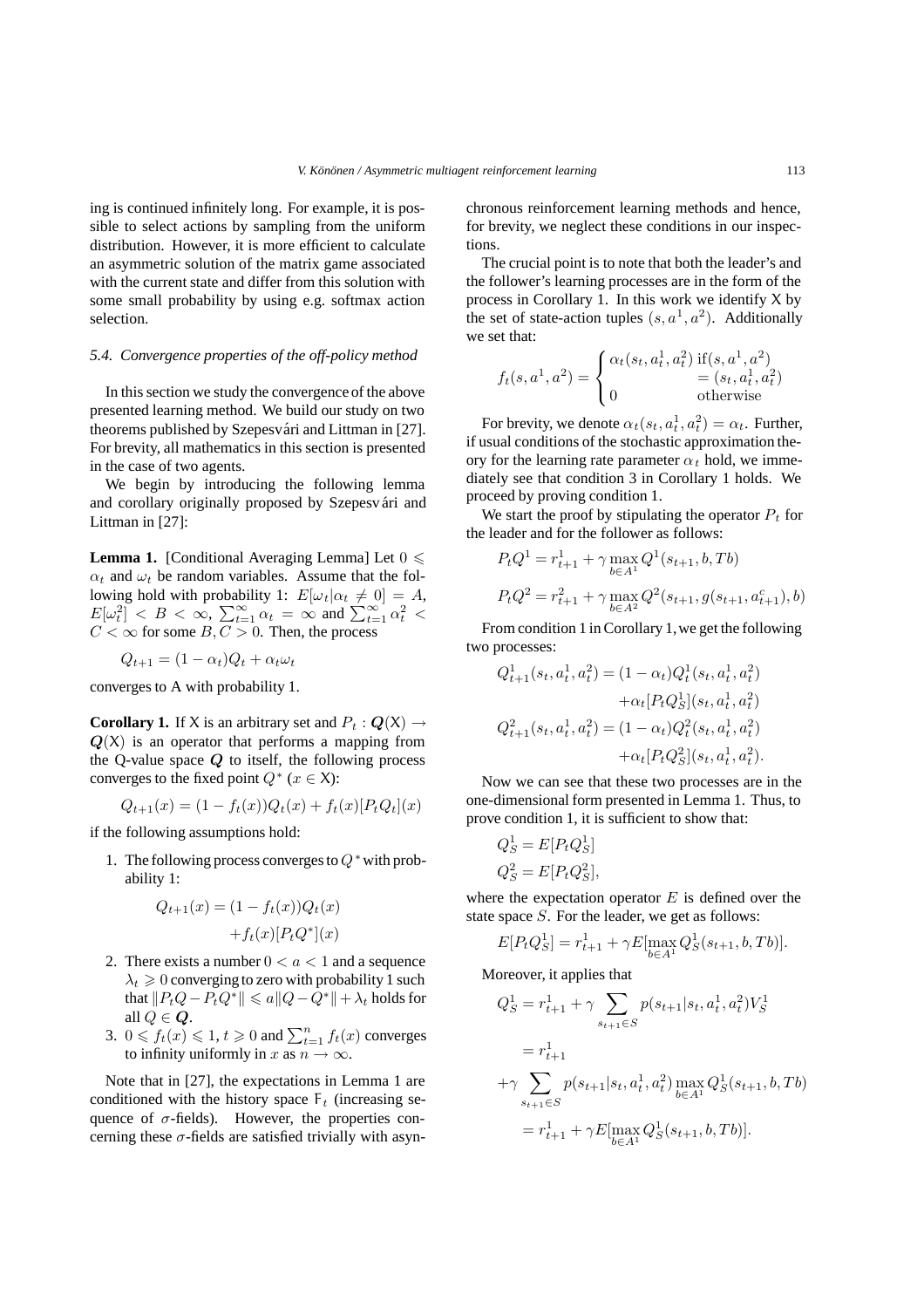1. In the state  $s_t$ , select actions  $a_t^1$  and  $a_t^2$ .

2. Observe a new state  $s_{t+1}$  and rewards  $r_{t+1}^1, r_{t+1}^2$ .

3. Solve the matrix game associated with the state s*t*+1 by using Stackelberg equilibrium concept. Let us denote the values corresponding these solutions as Val<sup>1</sup>( $s_{t+1}$ ) and Val<sup>2</sup>( $s_{t+1}$ ) for the leader and the follower, respectively.<br>Update O-values for both agents by using the equations:

4. Update Q-values for both agents by using the equations:

$$
Q_{t+1}^1(s_t, a_t^1, a_t^2) = (1 - \alpha_t)Q_t^1(s_t, a_t^1, a_t^2) + \alpha_t[r_{t+1}^1 + \gamma \text{Val}^1(s_{t+1})]
$$

$$
Q_{t+1}^{2}(s_{t}, a_{t}^{1}, a_{t}^{2}) = (1 - \alpha_{t})Q_{t}^{2}(s_{t}, a_{t}^{1}, a_{t}^{2}) + \alpha_{t}[r_{t+1}^{2} + \gamma \text{Val}^{2}(s_{t+1})].
$$

**Algorithm 1.** Single learning step for the leader. Q-learning type off-policy method.

- 1. In the state  $s_t$ , select actions  $a_t^1$  and  $a_t^2$ .
- 2. Observe a new state  $s_{t+1}$  and a reward  $r_{t+1}^2$ .
- 3. Obtain the action enforcement from the leader in the state  $s_{t+1}$ .
- 4. Maximize the utility with respect to the enforcement. Let us denote the value corresponding the solution Va $\hat{R}(s_{t+1})$ .<br>5. Update Q-value table by using the equation:
- Update Q-value table by using the equation:

$$
Q_{t+1}^{2}(s_{t}, a_{t}^{1}, a_{t}^{2}) = (1 - \alpha_{t})Q_{t}^{2}(s_{t}, a_{t}^{1}, a_{t}^{2}) + \alpha_{t}[r_{t+1}^{2} + \gamma \text{Val}^{2}(s_{t+1})].
$$

**Algorithm 2.** Single learning step for the follower. Q-learning type off-policy method.

Hence, we conclude that  $Q_S^1 = E[P_tQ_S^1]$ . Similarly, for the follower we get:

$$
E[P_t Q_S^2]
$$
  
=  $r_{t+1}^2 + \gamma E[\max_{b \in A^2} Q_S^2(s_{t+1}, g(s_{t+1}, a_{t+1}^c), b)]$ 

and

$$
Q_S^2 = r_{t+1}^2 + \gamma \sum_{s_{t+1} \in S} p(s_{t+1}|s_t, a_t^1, a_t^2) V_S^2
$$
  
=  $r_{t+1}^2$   
+ $\gamma E[\max_{b \in A^2} Q_S^2(s_{t+1}, g(s_{t+1}, a_{t+1}^c), b)],$ 

hence  $Q_S^2 = E[P_t Q_S^2]$ . The proof of condition 1 in<br>Corollary 1 is complete Corollary 1 is complete.

To study condition 2 in Corollary 1, we study a stricter condition for both agents, i.e.

$$
||P_tQ - P_t\hat{Q}|| \le a||Q - \hat{Q}||,
$$

for some constant  $0 < a < 1$  and for all  $Q, \hat{Q} \in \mathbf{Q}$ . This condition assures that the operator  $P_t$  is a real contraction operator. We begin by stipulating the norm  $\|\cdot\|$ :

$$
\|\cdot\| = \max_{s \in S} \max_{a^1 \in A^1} \max_{a^2 \in A^2} |f(s, a^1, a^2)|,
$$

where f is an arbitrary function of  $s \in S$ ,  $a^1 \in A^1$ and  $a^2 \in A^2$ . For the lhs of condition 2, we get the following:

$$
\gamma \big| \max_{b \in A^1} Q(s_{t+1}, b, Tb) - \max_{b \in A^1} \hat{Q}(s_{t+1}, b, Tb) \big|.
$$

The rhs of condition 2 is:

$$
a \max_{s \in S} \max_{b \in A^1} \max_{c \in A^2} |Q(s, b, c) - \hat{Q}(s, b, c)|.
$$

Now, by setting  $a = \gamma$  we get the following inequality:

$$
|\max_{b \in A^1} Q(s_{t+1}, b, Tb) - \max_{b \in A^1} \hat{Q}(s_{t+1}, b, Tb)|
$$
  
\$\leq\$ max max max max  $|Q(s, b, c) - \hat{Q}(s, b, c)|$ .  
\$\leq S\$ b \in A<sup>1</sup> c \in A<sup>2</sup>

If the inequality holds when we fix its rhs to the state  $s_{t+1}$ , it also holds in the maximizing state. Therefore it is sufficient to show that:

$$
|\max_{b \in A^1} Q(s_{t+1}, b, Tb) - \max_{b \in A^1} \hat{Q}(s_{t+1}, b, Tb)|
$$
  
\$\leq\$ max max  $|Q(s_{t+1}, b, c) - \hat{Q}(s_{t+1}, b, c)|$ .  
\$\leq\$  $b \in A^1$   $c \in A^2$ 

It is easy to show that this inequality holds for team Markov games in which the asymmetric solution is the global maximum of the game and the games with zerosum payoff structure. However, because the follower's response  $Ta, a \in A<sup>1</sup>$  is depended on his Q-values and changes during learning, the inequality does not hold for general-sum Markov games. In each learning step, the leader effectively has only the fraction of Q-values available, i.e. Q-values indexed with a pair  $(a, Ta), a \in A<sup>1</sup>$ . Therefore we write a weaker version of the inequality:

$$
|\max_{b \in A^1} Q(s_{t+1}, b, Tb) - \max_{b \in A^1} \hat{Q}(s_{t+1}, b, Tb)|
$$
  

$$
\leq \max_{b \in A^1} |Q(s_{t+1}, b, Tb) - \hat{Q}(s_{t+1}, b, Tb)|,
$$

which is straightforward to show to be true for any response  $Tb$ . The meaning of this inequality is that the

and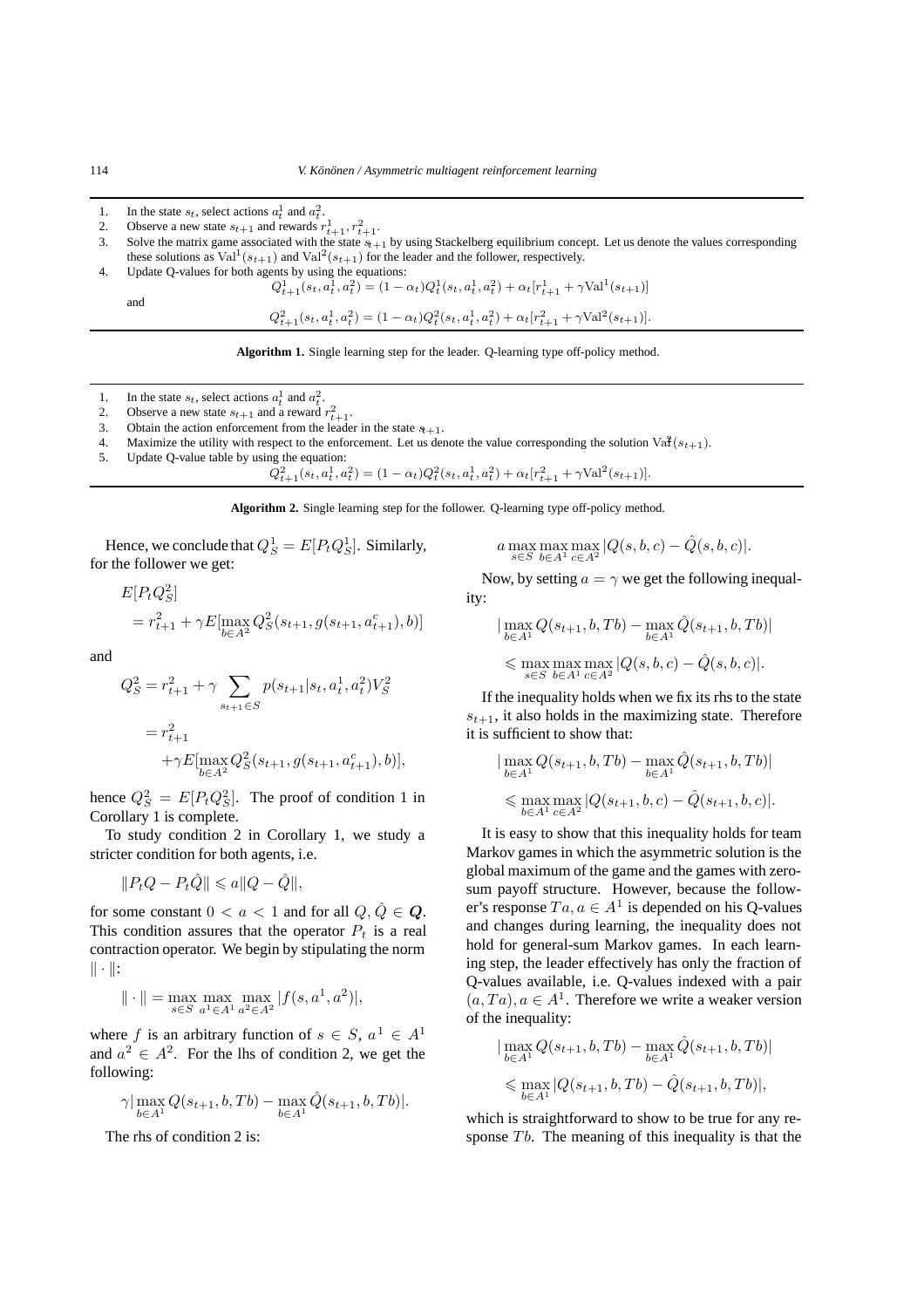| Zero-sum game   | <b>Payoff structure</b> | Team game   |
|-----------------|-------------------------|-------------|
| Non-cooperative |                         | Cooperative |



process moves the available Q-values closer to each other, in particular closer to the values associated with the asymmetric solution. If the follower's responses change between two updates in some state, it can cause a large difference of the leader's value in that state. However, if the follower is not changing its responses constantly, this would not cause convergence problems. In the case of the symmetric learning model, the response is not even unique (as there can exist multiple Nash equilibria) and thus there are many different distributions from where the responses are sampled. Similar deduction also applies for the follower.

The stronger convergence properties are straight consequence of the communication between agents. The value of the Stackelberg solution is unique for the leader and therefore there is an incentive for the leader always use the same Stackelberg strategy and this implies that the value of the equilibrium is always unique for both agents. For general-sum games, it is still not possible to give general convergence proof.

## *5.5. Applicability of the asymmetric learning model*

The proposed asymmetric multiagent reinforcement learning model itself does not set any restrictions on the payoff structure of the game. However, the ordering among decision makers and the asymmetric nature of the proposed model lead to the immediate question: in what situations is the asymmetric learning model applicable? Another, more philosophical question is: do the decision makers agree on their roles in the decision process?

In Fig. 5, an illustration of how the nature of the mathematical game depends on its payoff structure is presented. In a team game, the same utility function is shared by both agents and hence the correlation between agents' payoff values is at maximum. On the other hand, in zero-sum games the payoffs are complements of each other and there is a maximal negative correlation between payoff values. In general-sum games, the objectives of the agents are partially conflicting and therefore these games lie between the extreme cases presented above in the line of Fig. 5.

In team games, there can be multiple different Nash equilibrium solutions and therefore some equilibrium selection method is needed. One possible solution is to fix the ordering of the decision makers and to apply asymmetric solution concept. In this case, it is also easy to agree on the roles of the decision makers (asymmetric solution is the global maximum).

In non-cooperative domains, the use of the asymmetric solution is only reasonable if the outcome of the game for the leader depends on his action choice. The reason for this is that, in a sequential decision process, the follower knows the leader's action choice and therefore has a vantage over the leader. At the end of this paper we present a pricing application where the leader (supplier) and the followers (brokers) have partially conflicting objectives and the leader can affect greatly to the outcome by his enforcements. Note, that in zero-sum games, the asymmetric solution is simply the alternating-turn version of the well-known MaxMin solution concept discussed in [19].

In learning problems, the payoff structure is not known to the agents a priori and it can vary in different states. Therefore, the selection of the equilibrium concept depends heavily on the problem instance. For example, in the two-level pricing application presented at the end of this paper, the asymmetric equilibrium concept is a natural choice between the supplier and the brokers (the supplier charges the brokers and the brokers in turn charge their customers). At the same time, the relationship between the two brokers is symmetric.

### **6. Space and computational requirements**

The learning model of two agents was discussed in the previous section. The extension to the case of three or more agents is fairly straightforward and can be roughly divided into three categories:

- 1. **One leader and two or more followers**. In this category, the leader is enforcing his action to each follower. The followers are playing among themselves by using some equilibrium concept.
- 2. **Two or more leaders and two or more followers**. Leaders and followers are playing among themselves by using some equilibrium concept. The leaders are enforcing their action choices to the specific followers or all of them.
- 3. **Many levels of hierarchy.** The leader on the highest level enforces his action to the second level leader and the second level leader enforces, in turn, his action to the followers. It is possible that on all hierarchy levels there are more than one agents and they are playing among themselves by using some equilibrium concept.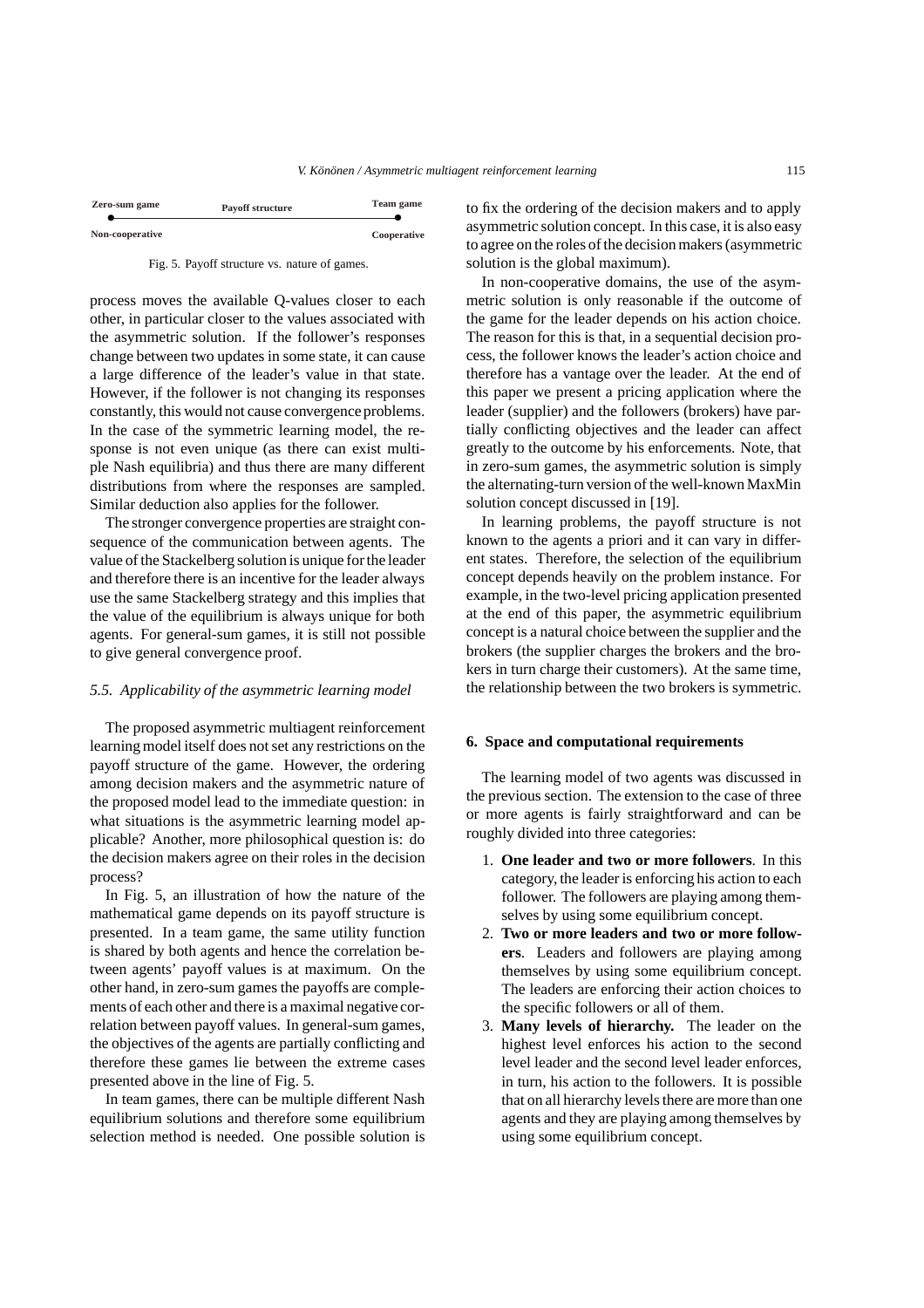Next we will inspect the space and computational requirements of asymmetric multiagent reinforcement learning. It is assumed that action selections of all agents in the system influence the payoff functions of all agents, i.e. the influence diagram of the system is a fully connected graph. It is noteworthy that these space requirements are also eligible for the comparison of computational requirements; one state-actions tuple is also a parameter in tabular implementations of these algorithms.

Let us denote the size of the state space as  $|S|$  and assume that the action spaces are state independent. Furhermore, let  $|A^i|$  be the size of action space for agent<br>i. For brevity, we make an simplifying assumption i. For brevity, we make an simplifying assumption that all action spaces are equal size, i.e.  $|A^i| = |A|, \forall i$ .<br>Then we obtain the following space requirement: Then we obtain the following space requirement:

$$
S_{\text{Stackelberg}} = |S||A|^{N^{\text{Tot}}},\tag{21}
$$

where  $N<sup>Tot</sup>$  is the total number of learning agents. This space requirement is the same as in the case of Nash equilibrium. Note that the space requirement corresponds the number of parameters required to store Q-values in each agent of the system. In the symmetric learning model, all agents must have a model of their opponents whereas in the case of asymmetric learning model only the leaders should have models of their followers.

# **7. Example problems**

In this section, we solve two simple example problems by using both symmetric and asymmetric reinforcement learning models discussed earlier in this paper. These problems are variations from the commonlyused grid world problem, which is used for testing single-agent and multiagent reinforcement learning algorithms in many works, e.g. in [25], [21], [10] and [20]. Our test cases are the same as in [11], where the problems were solved using a tabular version of the symmetric multiagent reinforcement learning algorithm. Moreover, we test the proposed asymmetric learning model with a larger pricing application.

### *7.1. Grid world example*

In both problems we have a grid world containing nine cells and two competing agents (Fig. 6). The agents start from the lower corners 1 and 2, respectively, and on each round they can move to the adjacent cells (4-neighborhood). In problem 1, there are two

| G2 | G1 |  | $ G1\rangle$<br>$\sqrt{G2}$ |  |
|----|----|--|-----------------------------|--|
|    |    |  |                             |  |
|    |    |  |                             |  |

Fig. 6. The game boards used in the example problems. In both cases, agents are initially located in the cells marked with numbers **1** and **2**. Goal cells are marked with **G1**- and **G2**-symbols. In problem 2, there are barriers in the start cells (marked with thick lines).

distinct goal positions and in the second problem, the goal cell is the same for both agents. The agents get large positive payoffs when they reach the right goal positions. In the symmetric learning model both agents get the small negative payoffs when they try to move to the same position and agents are returned back to their original positions. In the asymmetric learning model, only the agent 1 (leader) gets the negative payoff and is thus trying to avoid the collision by its enforcements. Hence, the ultimate goal of the agents is to reach the goal cells using as few moves as possible.

In problem 2, there are two barriers in the cells 1 and 2. When the agent tries to move upward from the start position, it gets through with probability 0.5 and, respectively with probability 0.5 barrier blocks the movement and the agent remains in the start position. This extension can be modeled as a stochastic state transition in the corresponding Markov game.

We characterize the problem with the following Markov game:

- $-$  A state in this problem is a pair  $s = (p_1, p_2)$ , i.e. the positions of the agents. Hence, the state space of this example consists of  $9 * 9 = 81$  states.
- **–** Both agents get positive payoffs of 0.9 when they find the right goal cells.
- **–** The action set for both agents is  $A^i = \{\text{Left}, \text{Right}, \text{Right}\}\$ Up, Down $\{i = 1, 2\}$ . Both agents are restricted to stay on the game board.
- **–** The discount factor  $\gamma$  is 0.99.
- **–** Both agents select their actions using the softmax action selection method.
- **–** In the asymmetric model the agent 1 is acting as the leader.
- **–** In the symmetric model, if the agents collide both agents get small negative rewards of −0.1 and in the asymmetric model only the leader gets this negative reward.

We solve the problem by using O-learning like offpolicy methods presented earlier in this paper with symmetric and asymmetric learning models. The learning rate parameter  $\alpha$  and the temperature parameter in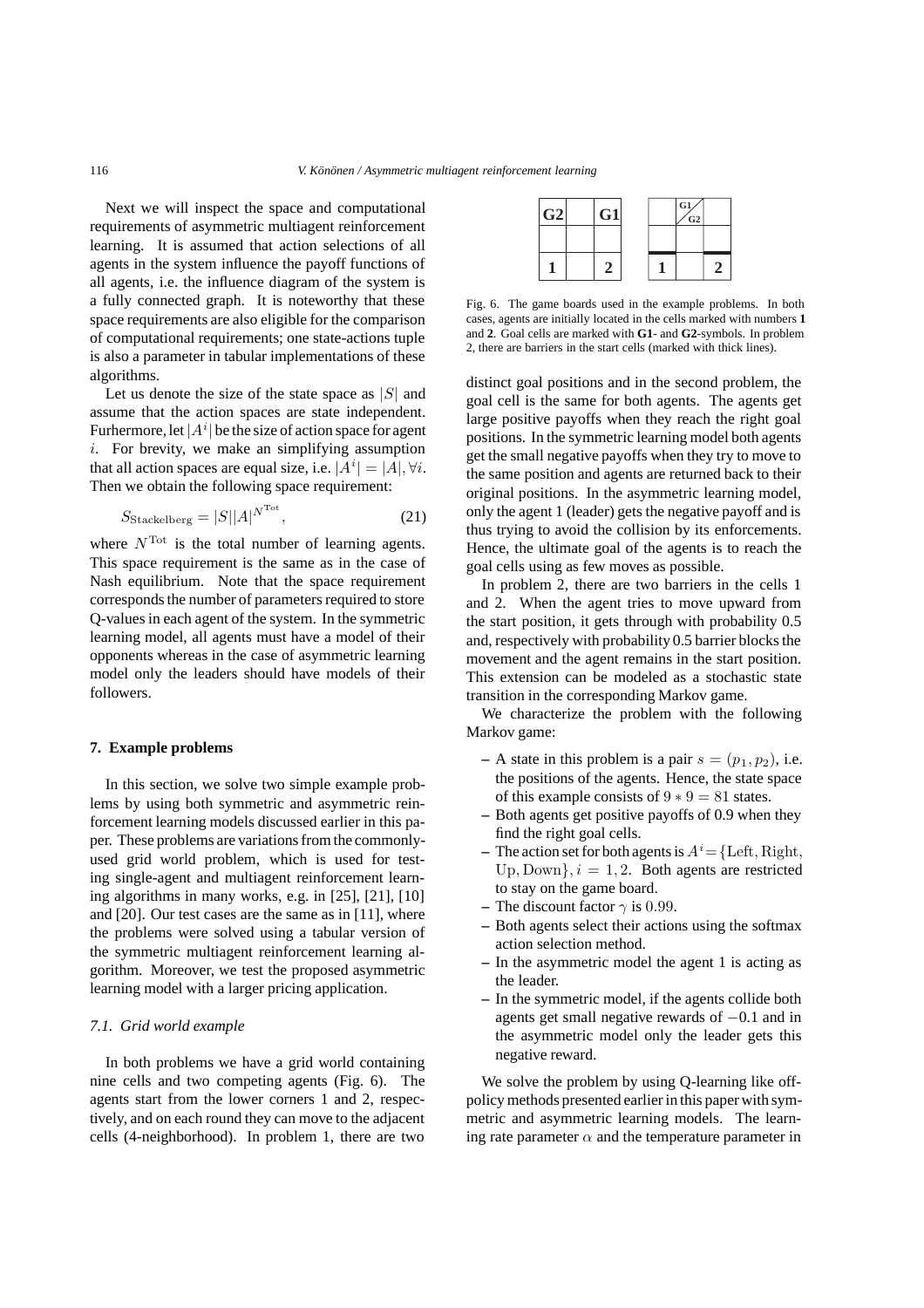

Fig. 7. Few optimal paths in problem 1.

Table 1 Averaged payoff values from 50 test runs in the form (agent 1, agent 2)

|            | problem 1 | problem 2 |
|------------|-----------|-----------|
| symmetric  | 0.87,0.87 | 0.51.0.79 |
| asymmetric | 0.87,0.87 | 0.37,0.88 |

Fig. 8. Optimal paths in problem 2.

the softmax action selection are modified linearly with time. Note that the learning rate decaying scheme used in the simulation runs does not obey the conditions defined in stochastic approximation theory. However, in real problems, the learning rate decaying scheme that satisfies these theoretical conditions induces often very slowly convergence and thus this kind of scheme is seldom used in real applications and empirical research.

When one of the agents reaches the goal position, agents are moved back to their initial positions and the test run is restarted with a new episode. The maximum length of the episode is restricted to 10 moves. We repeated test runs 50 times in every test case. In Fig. 7, there are few equilibrium paths generated by the symmetric and the asymmetric learning models in problem 1. Respectively, in Fig. 8, there are equilibrium paths in problem 2.

The averaged payoff values calculated from test runs are shown in Table 1. In problem 1, both learning models performed equally and found optimal paths. In problem 2, the symmetric model found both optimal paths illustrated in Fig. 8 while the asymmetric model found only the rightmost path. The reason for this phenomenon is that only the leader gets negative feedback and this motivates him to move upward in the start state.



Fig. 9. The convergence of the symmetric multiagent reinforcement learning algorithm in problem 1.



Fig. 10. The convergence of the asymmetric multiagent reinforcement learning algorithm in problem 1.

The convergence curves of the learning models are shown in Figs 9–12. In these curves one point is an Euclidean distance between two vectors containing Qvalues from consecutive iterations of the algorithm. In all cases, both agents learned at the same pace. Overall, the learning in the asymmetric case is slightly faster than in the symmetric case. Note that in problem 2, the variance of the convergence speed is higher than in problem 1 due to the stochastic nature of the problem.

# *7.2. Two-layer pricing model*

In this application, we extend the pricing model originally presented by Tesauro and Kephart in [28] to handle two-layer agent hierarchies. In this model, there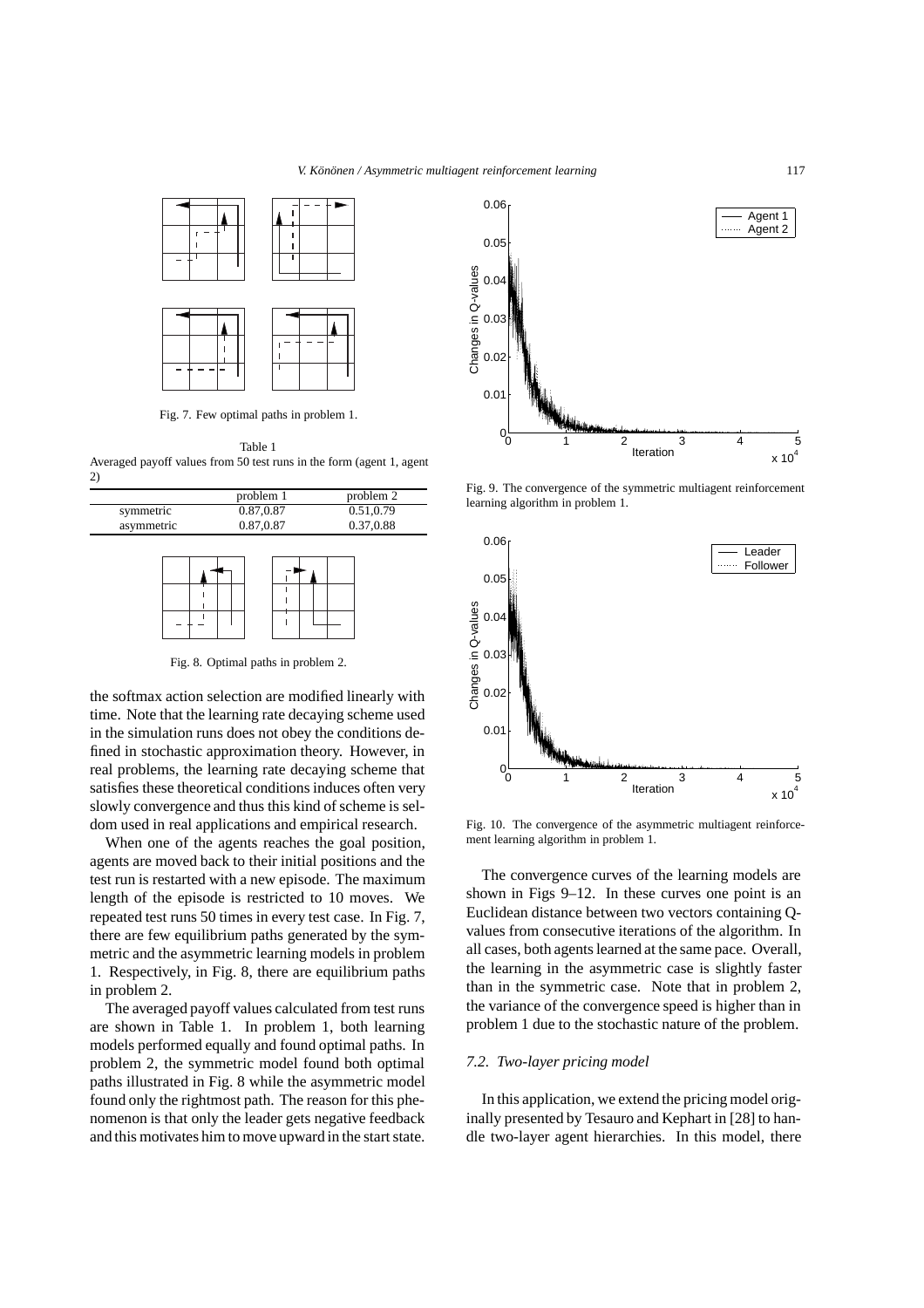118 *V. Könönen / Asymmetric multiagent reinforcement learning* 



Fig. 11. The convergence of the symmetric multiagent reinforcement learning algorithm in problem 2.



Fig. 12. The convergence of the asymmetric multiagent reinforcement learning algorithm in problem 2.

are two competing agents (brokers) that sell identical products and compete against each other on the basis of price. Additionally, there is a supplier that sell products to both brokers. At each time step, one of the brokers decides its new price based on the opponent's (other broker's) current price and the price set by the supplier. The supplier, in its turn, decides its action based on the asymmetric solution concept. After the prices has been set, the customer either buys a product from the seller or decides not to buy the product at all. After the customer's decision, the brokers get their profits according to the immediate reward functions presented in Eqs (26) and (27). Utility values for the supplier are shown in Eqs (28) and (29) in the case where the brokers 1 and 2 are charged, respectively.

$$
u^{1}(p^{1}, p^{2}, s; l) = \begin{cases} p^{1} - s \text{ if } p^{1} \leq p^{2} \text{ and} \\ s < l p^{1} \\ 0 \text{ otherwise} \end{cases}
$$
 (22)

$$
u^{2}(p^{1}, p^{2}, s; l) = \begin{cases} p^{2} - s \text{ if } p^{1} > p^{2} \text{ and} \\ s < l p^{2} \\ 0 \text{ otherwise} \end{cases}
$$
 (23)

$$
u^{s1}(p^1, p^2, s; l) = \begin{cases} s - c \text{ if } p^1 \leq p^2 \text{ and } \\ s < l p^1 \\ 0 & \text{otherwise} \end{cases} \tag{24}
$$

$$
u^{s2}(p^1, p^2, s; l) = \begin{cases} s - c \text{ if } p^1 > p^2 \text{ and} \\ s < l p^2 \\ 0 \text{ otherwise} \end{cases}
$$
 (25)

In Eqs (26)–(29),  $p<sup>1</sup>$  and  $p<sup>2</sup>$  are the prices of the brokers 1 and 2, respectively, s is the price of the supplier and  $l \in [0, 1]$  is the largest fraction of the broker's price that the broker is willing to pay to the supplier.  $c$  is the fixed producing cost of the product.  $c$  could also be associated with some quality parameter, perhaps different for each broker. However, in this study, the parameter has a fixed and the same value for each broker.

The meaning of the above proposed utility functions is that the customer purchases the product from the broker with the lowest price. If the supplier is charging too much from the broker (expected profit for the broker is too low), the broker does not buy the product from the supplier and the utility drops to zero for both the supplier and the broker.

In this study, we use reinforcement learning to aid the agents in anticipating the long-time consequences of their price decisions on both levels of the agent hierarchy. Particularly, the use of the reinforcement learning helps the agents to avoid "price wars", i.e. repeated price reductions among the brokers. As a consequence of a price war, the prices would go very low and the overall profits would be very low. Furthermore, the supplier does not know the fraction  $l$  and therefore it is reasonable to apply learning, e.g. reinforcement learning, also for the supplier.

We make a simplifying assumption that the broker 2 keeps its pricing strategy fixed, i.e. it decides its price based on the immediate utility value defined in Eq. (27). Further, the supplier also keeps its pricing strategy fixed with the broker 2. Figure 13 illustrates this relationship.

In the corresponding Markov game, the state is the opponent's (other broker's) last price and the action is the current price decision. As the broker 2 uses the fixed strategy, there is no need for the game between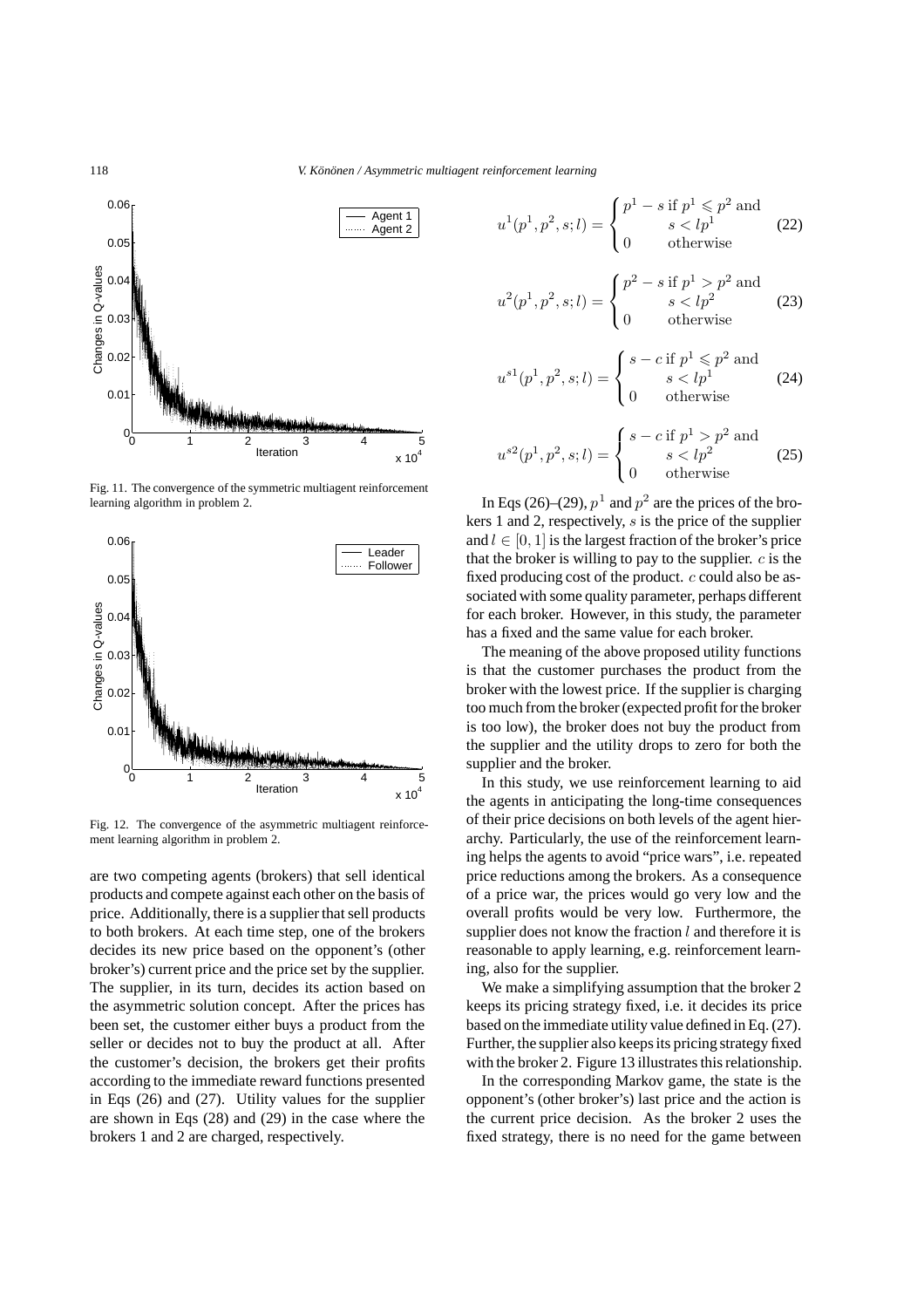

Fig. 13. Agent hierarchy in the pricing application.

the brokers. Hence, the update rules for the supplier and the broker 1 are as follows:

$$
Q_{t+1}^{s1}(p_t^2, s_t, p_t^1) = (1 - \alpha_t) Q_t^{s1}(p_t^2, s_t, p_t^1)
$$

$$
+ \alpha_t [u^{s1}(p_t^1, p_t^2, s_t; l) \qquad (26)
$$

$$
+ \gamma \max_{b \in P} Q_t^{s1}(p_{t+1}^2, b, Tb)]
$$

and

$$
Q_{t+1}^1(p_t^2, s_t, p_t^1) = (1 - \alpha_t) Q_t^1(p_t^2, s_t, p_t^1)
$$
  
+
$$
\alpha_t[u^1(p_t^1, p_t^2, s_t; l)
$$
  
+
$$
\gamma \max_{b \in P} Q_t^1(p_{t+1}^2, g(p_{t+1}^2, a_{t+1}^c), b)],
$$
 (27)

where P is the set of prices and T is the operator performing the response of the broker 1.  $p_{t+1}^2$  is obtained<br>from the fixed game between the supplier and the brofrom the fixed game between the supplier and the broker 2. The Q-value tables are initialized by using profit functions Eqs (26) and (28).

In our test runs, all prices lie in the unit interval and the number of different pricing options is 25 for all agents. The parameter  $l$  has a value of 0.8 and the producing cost for the supplier is  $c = 0.2$  per product. Additionally, the maximum price for the supplier is 0.8. During training each state-action tuple was visited 1000 times. In the testing phase, the initial prices were selected randomly and one test run consisted of 100 pricing decisions per broker. In Fig. 14, the cumulative profit (average from 1000 test runs) of each agent is plotted against the discount factor  $\gamma$ . As we can see from this figure, the average profit of the supplier grows monotonically as the discount factor increases. Moreover, the brokers learn a pricing strategy that leads to a notable growth in the profits compared to the myopic case. The optimizing broker (broker 1) rises its price to the maximum in some situations and therefore it has



Fig. 14. Averaged profits in the two-layer pricing model. All data points are averages of 1000 test runs each containing 100 pricing decisions for both agents. The maximal possible profit for the brokers is 100 and for the supplier 200.



Fig. 15. Convergence of the Q-values in the two-layer pricing application.

slightly lower profits than the static broker has. However, the cumulative profits are much higher also for the broker 1 than in the myopic case.

The convergence of the agents' Q-value tables is illustrated in Fig. 15, where the Euclidean distance between Q-value vectors from consecutive training rounds is plotted against the round number. Two different cases with discount factors 0.3 and 0.9 are plotted for the broker 1 and the supplier. It can be seen that the algorithm converged very fast in every case. Convergence speed with high  $\gamma$  values, however, is much slower than with low values.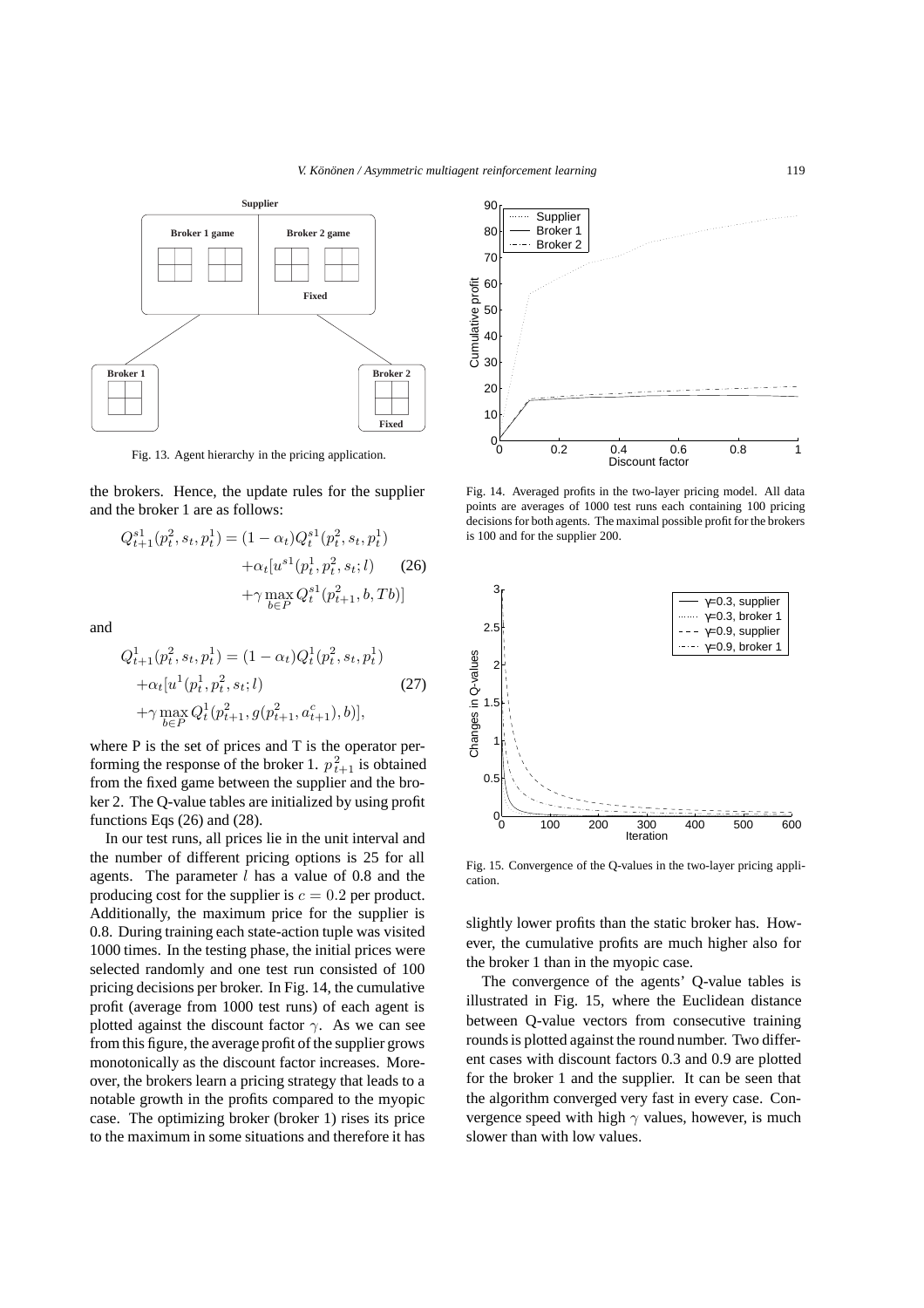#### **8. Conclusions and future research**

A novel model for asymmetric multiagent reinforcement learning is presented in this paper. The paper extends the Stackelberg equilibrium concept to Markov games and, based on this concept, a learning model and a practical learning method are constructed. The proposed method has stronger convergence properties than the symmetric multiagent reinforcement learning methods have and the evaluation of the asymmetric solutions during the learning process demands less computation than in the symmetric case. In addition, the proposed method was tested with two example applications. In both cases, the method converged and showed good performance.

The growth of the inherent dimensionality of the problem is much bigger concern with multiagent reinforcement learning than with single-agent reinforcement learning. Thus, in future research, efficient numerical learning methods, both value function based and direct policy gradient methods, will be presented for asymmetric multiagent reinforcement learning.

# **References**

- [1] L. Baird and A. Moore, Gradient descent for general reinforcement learning, in: *Advances in Neural Information Processing Systems* (Vol. 11), Cambridge, MA, 1999, MIT Press.
- [2] J.F. Bard, *Practical Bilevel Optimization Algorithms and Applications*. Kluwer Academic Publishers, Dordrecht, The Netherlands, 1998.
- [3] T. Basar and G.J. Olsder, *Dynamic Noncooperative Game Theory*, volume 160 of Mathematics in Science and Engineering. Academic Press Inc. (London) Ltd., London, UK, 1982.
- [4] M. Bowling and M.M. Veloso, Multiagent learning using a variable learning rate, *Artificial Intelligence* **136**(2) (2002).
- [5] M. Bowling and M.M. Veloso, *Scalable learning in stochastic games*, in: Proceedings of the AAAI-2002 Workshop on Game Theoretic and Decision Theoretic Agents, Edmonton, Canada, 2002.
- [6] C. Claus and C. Boutilier, *The dynamics of reinforcement learning in cooperative multiagent systems*, in Proceedings of the Fifteenth National Conference of Artificial Intelligence (AAAI-98)/Proceedings of the Tenth Conference of Innovative Applications of the Artificial Intelligence (IAAI-98), Madison, WI, 1998. AAAI Press.
- [7] V. Conitzer and T. Sandholm, *AWESOME: A general multiagent learning algorithm that converges in self-play and learns a best response against stationary opponents*, in Proceedings of the Twentieth International Conference on Machine Learning (ICML-2003), Washington DC, 2003. Morgan Kaufmann Publishers.
- [8] V. Conitzer and T. Sandholm, *Complexity results about Nash equilibria*, in Proceedings of the International Joint Conference on Artificial Intelligence (IJCAI-2003), Acapulco, Mexico, 2003. AAAI Press.
- [9] J.A. Filar and K. Vrieze, *Competitive Markov Decision Processes*, Springer-Verlag, New York, NY, 1997.
- [10] A. Greenwald and K. Hall, *Correlated-Q learning*, in Proceedings of the AAAI-2002 Spring Symposium Workshop on Collaborative Learning Agents, Stanford, CA, 2002. AAAI Press.
- [11] J. Hu and M.P. Wellman, *Multiagent reinforcement learning: Theoretical framework and an algorithm*, in Proceedings of the Fifteenth International Conference on Machine Learning (ICML'98), Madison, WI, 1998. Morgan Kaufmann Publishers.
- [12] L.P. Kaelbling, M.L. Littman and A.W. Moore, Reinforcement learning: A survey, *Journal of Artificial Intelligence Research* **4** (1996).
- [13] S. Kapetanakis and Kudenko, *Improving on the reinforcement learning of coordination in cooperative multi-agent systems*, in Proceedings of the Second Symposium on Adaptive Agents and Multi-agent Systems (AAMAS-02), London, UK, 2002. Society for the Study of Artificial Intelligence and the Simulation of Behaviour.
- [14] S. Kapetanakis and D. Kudenko, *Reinforcement learning of coordination in cooperative multi-agent systems*, in Proceedings of the Eighteenth National Conference on Artificial Intelligence (AAAI-02), Edmonton, Alberta, Canada, 2002. AAAI Press.
- [15] S. Kapetanakis, D. Kudenko and M. Strens, *Learning to coordinate using commitment sequences in cooperative multiagent-systems*, in Proceedings of the Third Symposium on Adaptive Agents and Multi-agent Systems (AAMAS-03), Aberystwyth, UK, 2003. Society for the Study of Artificial Intelligence and the Simulation of Behaviour.
- [16] V.J. Könönen, Asymmetric multiagent reinforcement learning, in Proceedings of the 2003 WIC International Conference on Intelligent Agent Technology (IAT-2003), Halifax, Canada, 2003. IEEE Press.
- [17] V.J. Könönen, Gradient based method for symmetric and *asymmetric multiagent reinforcement learning*, in Proceedings of the Fourth International Conference on Intelligent Data Engineering and Automated Learning (IDEAL 2003), Hong Kong, China, 2003. Springer-Verlag.
- [18] V.J. Könönen, *Policy gradient method for multiagent reinforcement learning*, in Proceedings of the 2nd International Conference on Computational Intelligence, Robotics and Autonomous Systems (CIRAS 2003), Singapore, 2003.
- [19] M.L. Littman, *Markov games as a framework for multi-agent reinforcement learning*, in Proceedings of the Eleventh International Conference on Machine Learning, New Brunswick, NJ, 1994. Morgan Kaufmann Publishers.
- [20] M.L. Littman, *Friend-or-Foe Q-learning in general-sum games*, in Proceedings of the Eighteenth International Conference on Machine Learning (ICML 2001), Williamstown, MA, 2001. Morgan Kaufmann Publishers.
- [21] T.M. Mitchell, *Machine Learning*, McGraw-Hill, New York, NY, 1997.
- [22] L. Peshkin, K.-E. Kim, N. Meuleau and L.P. Kaelbling, *Learning to cooperate via policy-search*, in Proceedings of the Sixteenth Conference on Uncertainty in Artifical Intelligence (UAI-2000), Stanford, CA, 2000. Morgan Kaufmann Publishers.
- [23] G.A. Rummery and M. Niranjan, *On-line Q-learning using connectionist systems*, Technical Report CUED/F-INFENG/TR166, Cambridge University, Engineering Department, 1994.